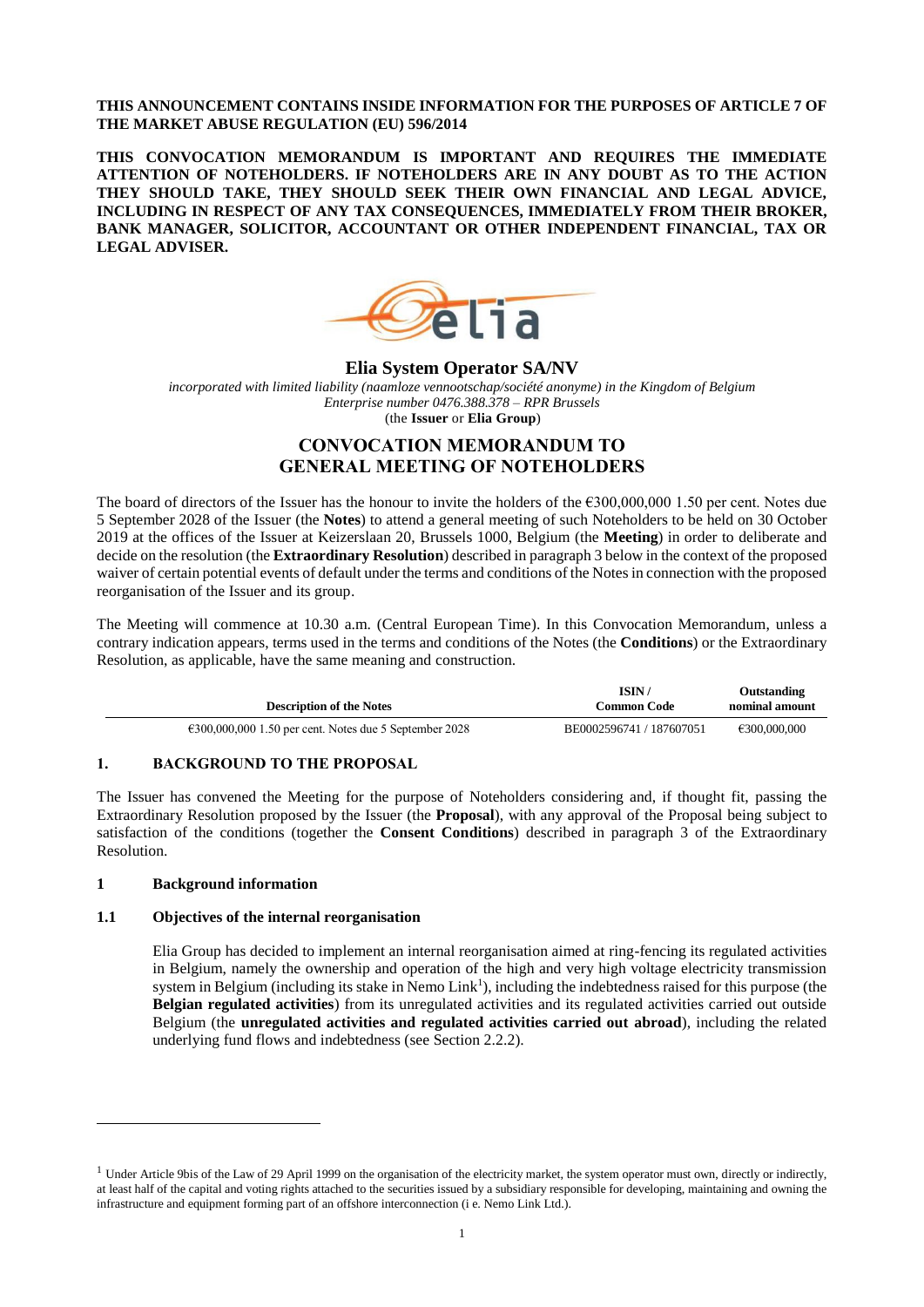The Reorganisation will allow the Group to further implement its investment strategy, in particular following the application of the new tariff methodology as of 2020.

The new tariff methodology for 2020-2023 provides, amongst others things, that the financing of unregulated activities<sup>2</sup> of Elia Group is valued at conditions equivalent to financing that would be fully covered by equity capital. By achieving a ring-fencing of the Belgian regulated activities from the unregulated activities and regulated activities carried out abroad, the Reorganisation will avoid the risk of cross-subsidy between, on the one hand, Belgian regulated activities and, on the other hand, unregulated activities and regulated activities carried out abroad and, as a result, prevent any adverse financial impact of the new tariff methodology on investments in unregulated activities and regulated activities carried out abroad as of 2020.

Hence, the Reorganisation will provide the Group with a suitable framework for future investments in both Belgian regulated activities as well as unregulated activities and regulated activities carried out abroad, in line with its strategy.

As part of its Belgian regulated activities, the Group plans to invest EUR 2.2 billion in the Belgian regulated entity over the next five years. In Belgium, organic growth will come from the development of the 30kV to 380kV transmission systems, with a view mainly to accommodate the growth of renewable energies (e. g. the Modular Offshore Grid project), to increase interconnections and to carry out a renewal of part of the existing infrastructure at the end of its technical life.

The Nemo Link interconnection, linking the Belgian and British transmission systems and the Alegro interconnection, linking Belgium to Germany for the first time, are crucial for the integration of the European power system and the development of the Group.

As part of its regulated activities outside Belgium, the Group plans to invest EUR 3.4 billion in Germany over the next five years. In Germany, the ongoing energy transition (Energiewende), also supported by the increase in the renewable energy production targets (from 55% to 65%) set by the new German government by 2030, will encourage additional investments by 50 Hertz.

These investment plans of the two transmission system operators of the Group will enable the Group to achieve its objective of successfully integrating the national electricity systems in Europe, so as to integrate ever-increasing volumes of renewable energy production and to further develop European interconnections.

The Group's ambition is to become the leader in the energy sector in the countries where it operates and the leading transmission system operator in Europe.

The development of the Group through the possible acquisition of other transmission system operator activities in Europe, if this should occur, will also be facilitated by the implementation of the Reorganisation.

#### **1.2 Implications of internal reorganisation**

 $\overline{a}$ 

The Reorganisation involves transforming Elia Group, the current transmission system operator (**TSO**), into a holding company listed on the stock exchange. This holding company will hold stakes in various subsidiaries, including a new subsidiary that will take over the Belgian regulated activities, Elia Transmission Belgium, but also in other subsidiaries such as Eurogrid International (comprising the activities of 50Hertz, the German TSO) or Elia Grid International (**EGI**), the Group's consultancy branch. Elia Transmission Belgium, the entity taking over the Belgian regulated activities, will then be designated as the Belgian TSO at federal and regional level.

Elia Group is working towards carrying out this Reorganisation, including obtaining the effective designations of Elia Transmission Belgium as TSO at federal and regional level, by 31 December 2019. The Reorganisation is scheduled to take effect as from 31 December 2019 just prior to midnight (see Section 2.2.2). If the formal decisions by the competent authorities to designate Elia Transmission Belgium as the national TSO and regional (local) TSO in each of the Regions would not have been obtained and would not have been effective on that date, a temporary contractual framework could be put in place between Elia Group and Elia Transmission Belgium to enable the latter to operate the national and regional (local) transmission systems as

<sup>&</sup>lt;sup>2</sup> The tariff methodology defines unregulated activities as unregulated if they are regulated abroad or if they are not regulated.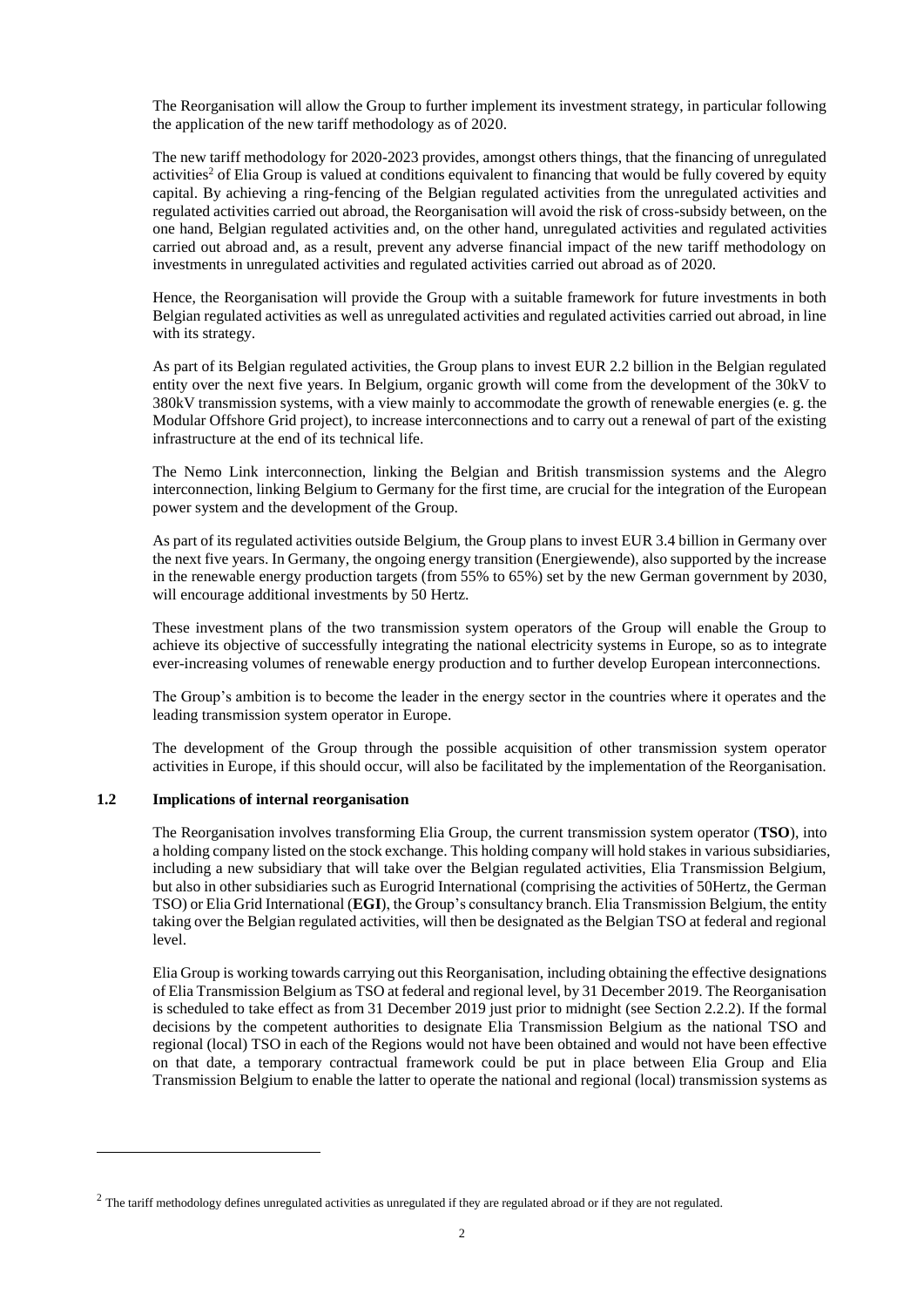a subcontractor<sup>3</sup>, as soon as the regulated activities have been transferred to it (see Sections 2.2.3 and 4.3, pending such designation).

The following organisational charts represent the structure of the Group before and after the Reorganisation:



### **- Structure before the Reorganisation**

 $\overline{a}$ 

<sup>&</sup>lt;sup>3</sup> It could be envisaged that such subcontracting, based on Article 9bis, §1, 1st paragraph, 1° of the law of 29 April 1999 on the organisation of the electricity market (the **Electricity Law**), be structured as a "tripartite" silent partnership between ESO, Elia Transmission Belgium and Elia Asset, the three entities acting as one economic unit (as ESO and Elia Asset already do today).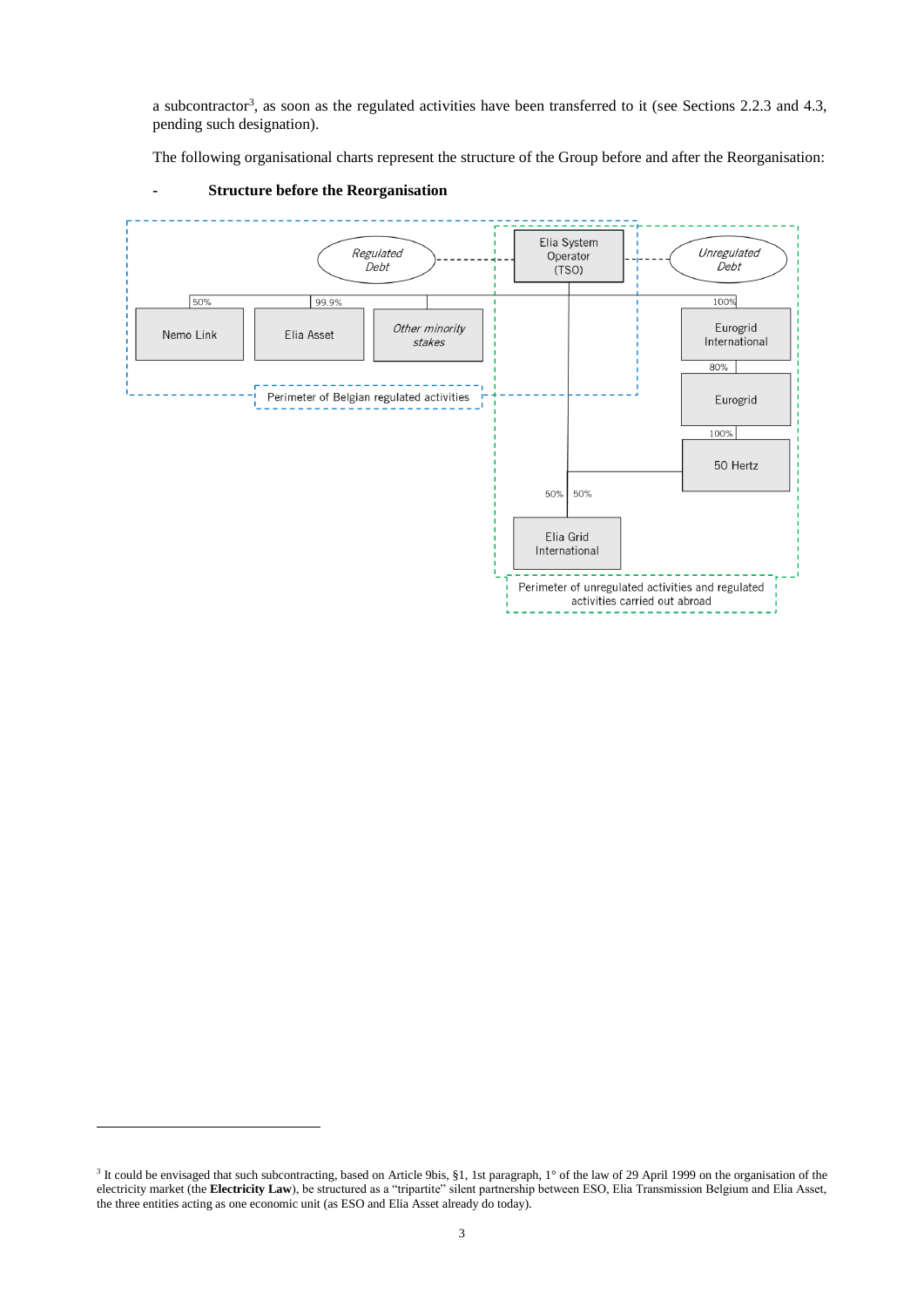# **- Structure after the Reorganisation<sup>4</sup>**



This Convocation Memorandum contains a general description of the Reorganisation and the conditions for its implementation.

# **2 Description of the Reorganisation**

#### **2.1 Elia Transmission Belgium**

Elia Transmission Belgium, the wholly-owned subsidiary of Elia Group to which all Belgian regulated activities will be transferred as part of the Reorganisation and which will be designated as the new TSO at federal and regional level has been incorporated on 31 July 2019 by Elia Group and Publi-T SCRL, in the form of a limited liability company (*société anonyme* / *naamloze vennootschap*).

Elia Transmission Belgium's seat is located at Boulevard de l'Empereur 20, 1000 Brussels.

Elia Transmission Belgium will not be listed on the stock exchange, unlike Elia Group.

# **2.2 Legal steps**

l

#### **2.2.1 Elia Group shareholder approval**

The approval by the shareholders' meeting of Elia Group of the transfer by Elia Group of its shares in Elia Asset SA/NV (**Elia Asset**) to Elia Transmission Belgium, in accordance with Article 17.2 of Elia Group's articles of association, after receiving the opinion of the CREG on the proposed transfer, in accordance with Article 28.2.3 of Elia Group's articles of association. A shareholders' meeting has been convened to that effect to take place on 8 November 2019.

#### **2.2.2 Reorganisation**

(a) The transfer by Elia Group of all its shares in Elia Asset to Elia Transmission Belgium through:

<sup>4</sup> Assuming that Elia Transmission Belgium has obtained all designations as TSO by 31 December 2019. Otherwise, Elia Group will continue to be the TSO during an interim period (see Section 4.3).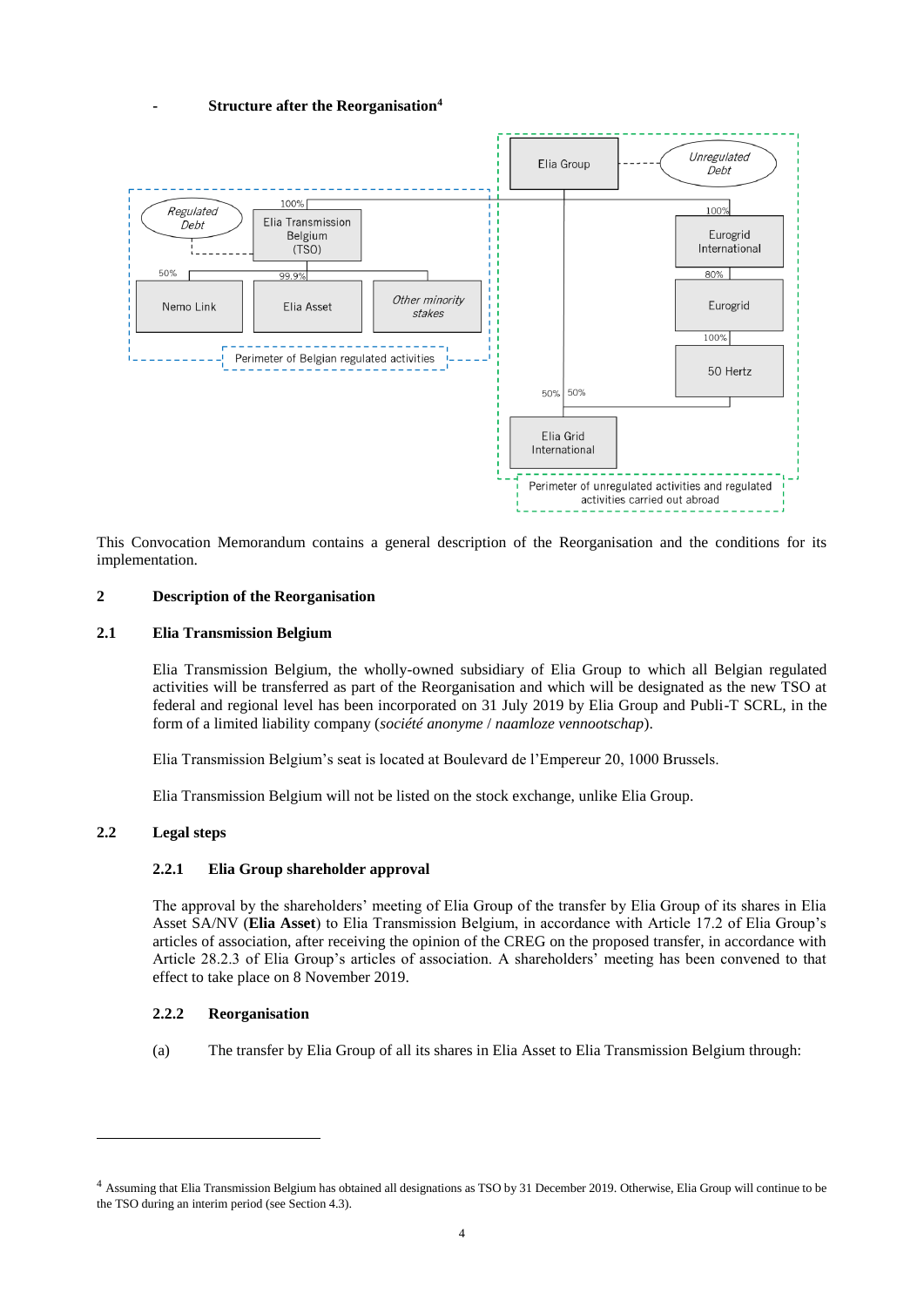- (i) on the one hand, a sale by Elia Group of part of its shares in Elia Asset to Elia Transmission Belgium for an amount of EUR 2.092 billion against a vendor loan on the part of Elia Group; and
- (ii) on the other hand, a contribution of the remainder of the shares in Elia Asset to the capital of Elia Transmission Belgium in exchange for shares newly issued by Elia Transmission Belgium for an amount of EUR 1.212 billion.
- (b) The payment by Elia Transmission Belgium of the vendor loan resulting from the purchase of the shares in Elia Asset (step  $(b)(i)$ ) by taking over the debt related to Elia Group's Belgian regulated activities for an amount equivalent to the sale price of the Elia Asset shares (i.e. EUR 2.092 billion); and
- (c) The contribution by Elia Group of its business division (*branche d'activité / bedrijfstak*) to Elia Transmission Belgium's capital, which consists of all the assets and liabilities dedicated to its Belgian regulated activities<sup>5</sup>, excluding the Elia Asset shares which are the subject of a separate transfer (step (b)) and excluding the debt related to the Belgian regulated activities of Elia Group which has been the subject of a separate transfer (see step (b) above). This operation will result in an increase in the capital of Elia Transmission Belgium and the issue of new shares of Elia Transmission Belgium to Elia Group.

Steps (a) to (c) included constitute the "Reorganisation" and are scheduled to be implemented on or about 27 December 2019 and to take effect as from 31 December 2019 just prior to midnight.

# **2.2.3 TSO designation**

The designation of Elia Transmission Belgium as national TSO and regional (local) TSO in each of the Regions, replacing Elia Group.

In the event that one or more of the designations referred to in Section 2.2.3 above would become effective after the Issuer Substitution Date, Elia Group will subcontract the operation of the transmission system to Elia Transmission Belgium as part of a "tripartite" silent partnership with Elia Group and Elia Asset, pursuant to Article 9bis, §1, 1st paragraph, 1° of the Electricity Law, during the period between the Issuer Substitution Date (currently expected to be 31 December 2019, just prior to midnight) and the TSO Designation Date<sup>6</sup> (the **Transitional Period**). Consequently, the regulated activities would, in such case, be carried out by Elia Transmission Belgium as from the Issuer Substitution Date, either as the designated TSO in its own right or as a subcontractor of the designated TSO during the Transitional Period (and as the designated TSO in its own right as soon as all designations are obtained).

The contemplated timeline is as follows:

 $\overline{a}$ 



<sup>&</sup>lt;sup>5</sup> This contribution includes in particular all employees, commercial contracts relating to access to the electricity system, receivables and debts directly related to the said activity. This contribution is fully remunerated in shares newly issued by Elia Transmission Belgium. This contribution constitutes a contribution of a business division (*branche d'activité*/ *bedrijfstak*) within the meaning of Article 679 of the Belgian Company Code. <sup>6</sup> Assuming that the designations as regional (local) TSO in each of the three Regions will be obtained at the latest and will become effective at the time of designation as national TSO.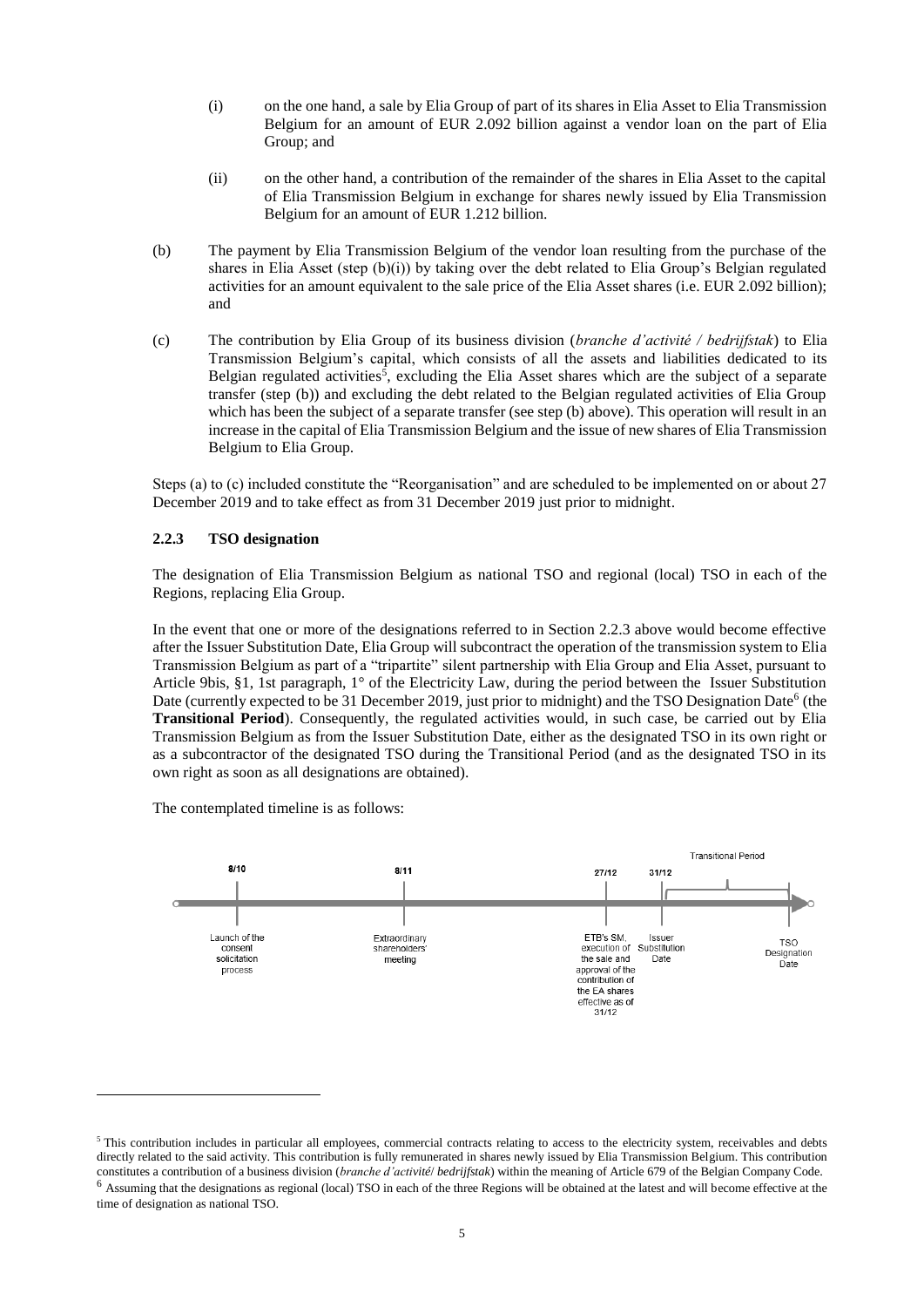# **2.3 Conditions to the Reorganisation**

The Reorganisation will only be carried out if:

- (a) an advance favourable ruling has been obtained from the Office for Advance Tax Rulings<sup>7</sup>;
- (b) Elia Transmission Belgium may be eligible for the designation as the TSO at federal level;
- (c) the shareholders' meeting of Elia Group approves the transfer of the Elia Asset shares, in accordance with Articles 17.2 and 28.2.3 of Elia Group's articles of association scheduled for 8 November 2019; and
- (d) certain creditors of Elia Group's financing give their consent.

It is currently expected that all these conditions will be met on 31 December 2019. Elia Group may in its sole discretion waive any of these conditions.

However, the completion of the Reorganisation will not be subject to the formal decisions of the competent authorities to designate Elia Transmission Belgium as national TSO and regional (local) TSO in each of the Regions. If, by 31 December 2019, Elia Transmission Belgium has not been formally and effectively designated as national TSO and regional (local) TSO in each of the Regions, the operation of the electricity transmission system could be carried out by Elia Transmission Belgium as a subcontractor within the framework of a "tripartite" silent partnership with Elia Group and Elia Asset, pursuant to Article 9bis, §1,1st paragraph, 1° of the Electricity Law, during the Transitional Period as set out below (see Section 4.3).

# **3 Financial consequences of the Reorganisation**

The transfer of Elia Group's Belgian regulated activities to Elia Transmission Belgium is scheduled to become effective on 31 December 2019 just prior to midnight (see Section 2.2.3).

The section "*Unaudited Pro Forma Financial Information*" in this Convocation Memorandum gives an unaudited pro forma presentation of the condensed consolidated statement of the financial position of Elia Group and Elia Transmission Belgium as at 30 June 2019, assuming the Reorganisation had been completed on 30 June 2019.

After the Reorganisation, the consolidated financial statements of Elia Group and Elia Transmission Belgium will be prepared in accordance with IFRS accounting standards.

#### **4 Regulatory treatment**

#### **4.1 Absence of certification of Elia Transmission Belgium**

The CREG confirmed, after notification of the transaction by Elia, that no formal certification procedure as system operator with respect to Elia Transmission Belgium should be initiated as part of the Reorganisation.

### **4.2 Designation**

 $\overline{a}$ 

At federal level, the designation of Elia Transmission Belgium as a TSO will be decided by the Federal Minister of Energy, after consulting with the CREG and deliberating in the Council of Ministers.

 $<sup>7</sup>$  A ruling request has been submitted by ESO to the Belgian Ruling Commission to obtain certain confirmations concerning the tax treatment of</sup> the Reorganisation. A favourable ruling was obtained on 18 June 2019. Certain other aspects of the Reorganisation (i.e. the impact on the qualification as a business division due to ESO remaining designated as the national TSO and regional (local) TSO in each of the Regions during the Transitional Period, if applicable (see above), and the tax effectiveness of the accounting retroactivity) will be covered by a separate ruling request, which was submitted on 9 September 2019 to the Ruling Commission. The decision is expected before 31 December 2019.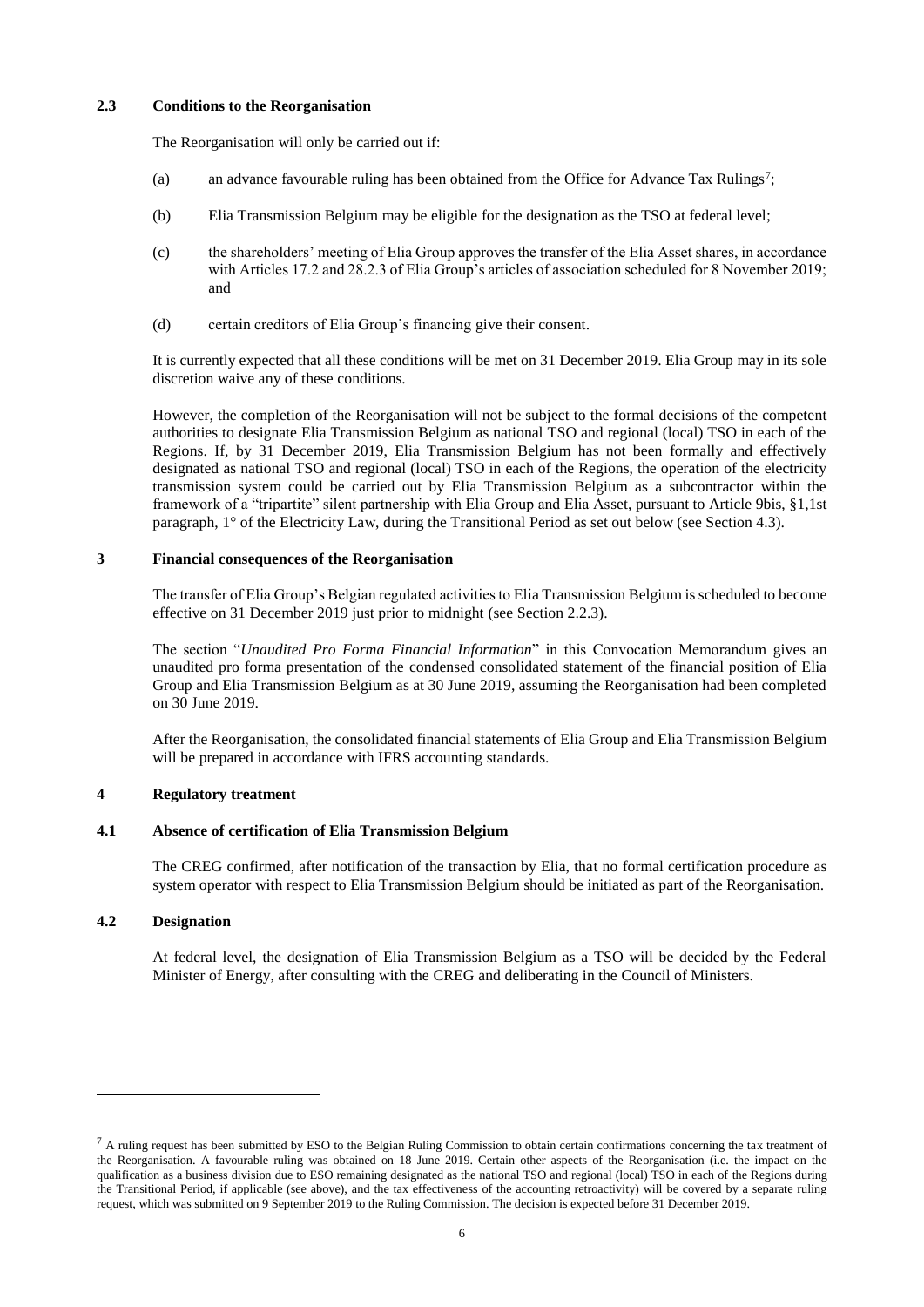At regional level, the designation of Elia Transmission Belgium as regional (local) TSO will automatically be obtained in the Walloon Region following the designation as TSO at federal level<sup>8</sup>; it will be decided by the VREG<sup>9</sup> for the Flemish Region and by the Brussels Government for the Brussels Capital Region.

The request for designation has been made, if necessary, to the competent authorities. Since the law does not provide for any specific time limit for obtaining formal designation decisions neither at federal nor at regional level, the moment at which they will be obtained cannot be determined in advance.

In the event that the designation as national TSO<sup>10</sup> would not become effective by 31 December 2019 at midnight, Elia Transmission Belgium could temporarily operate the transmission system as a subcontractor within the framework of a "tripartite" silent partnership with Elia Group and Elia Asset, pursuant to Article 9bis, §1, 1st paragraph, 1° of the Electricity Law, during the Transitional Period, so that it can start operating the transmission system, acting as one economic unit with Elia Asset and Elia Group, the latter remaining the national TSO and regional (local) TSO in each of the Regions during the Transitional Period as defined above (see Section 2.20).

While the Electricity Law provides an explicit legal basis for subcontracting as described in the previous paragraph, the financial arrangements between the three entities during the Transitional Period will have to be detailed in a "tripartite" silent partnership agreement as set out below (see Section 4.3). The tariff methodology provides for the consolidation of the balance sheets of the entities operating the system (currently Elia Group and Elia Asset) for the purpose of calculating the tariffs. Assuming that the CREG accepts the consolidation of the balance sheets of Elia Group and Elia Transmission Belgium for the calculation of the tariffs as from 1 January 2020, any fund flows between Elia Group, Elia Asset and Elia Transmission Belgium during the Transitional Period, in accordance with the "tripartite" silent partnership agreement, would be neutral from a tariff perspective.

When Elia Transmission Belgium's designations as national TSO and regional (local) TSO in each of the Regions become effective, Elia Group will lose its existing designations as national TSO and regional (local)  $TSO$  respectively<sup>11</sup> and the subcontracting of the system operation will be terminated.

#### **4.3 Subcontracting – "tripartite" silent partnership**

As indicated above, if the formal decision to designate Elia Transmission Belgium as national TSO does not become effective before the Issuer Substitution Date, Elia Transmission Belgium could operate the transmission system as a subcontractor within the framework of a "tripartite" silent partnership with Elia Group and Elia Asset, pursuant to Article 9bis, §1, 1st paragraph, 1° of the Electricity Law, during the Transitional Period. Elia Transmission Belgium would then hold, from the moment of the implementation of the Reorganisation, the Belgian regulated activities excluding the formal designations, until the date at which all decisions of the competent authorities designating Elia Transmission Belgium as national TSO and (local) regional TSO in each of the Regions have been obtained and have become effective.

The notion of "subcontracting" in this context refers to the situation in which Elia Transmission Belgium would carry out its operations as a subsidiary of Elia Group, operating as one single economic unit in coordination with the designated TSO (and the asset owner), on the basis of a temporary contractual framework. To this end, it is envisaged that Elia Group, Elia Transmission Belgium and Elia Asset would enter into a "tripartite" silent partnership agreement detailing the financial and contractual arrangements required among them during the Transitional Period. Amongst other things, this agreement would set out an allocation of resources contributed by each entity to the partnership and a division of tasks and legal representation powers between the three entities<sup>12</sup> (in the same way as the simple silent partnership agreement currently in place between Elia Group and Elia Asset). The purpose of the partnership would be to allow Elia

 $\overline{a}$ 

<sup>8</sup> The national TSO will automatically be designated as local TSO in Wallonia, without the need for a formal decision by the CWaPE (the "*Commission wallonne pour l'Energie*", the official regulatory body for the Walloon electricity and gas markets). However, a notification will have to be made.

<sup>9</sup> The "*Vlaamse Regulator van de Elektriciteits- en Gasmarkt*", the Flemish regulator of the electricity and gas market.

<sup>10</sup> See footnote 6.

<sup>&</sup>lt;sup>11</sup> Assuming that each decision to designate Elia Transmission Belgium will also stipulate that the current corresponding designation of ESO will end at the time the designation of Elia Transmission Belgium becomes effective.

<sup>&</sup>lt;sup>12</sup> Which for Elia Transmission Belgium will include entering into all relevant agreements with network users and invoicing them for the network services provided by it, and for which it will act in its own name and for the account of the partnership.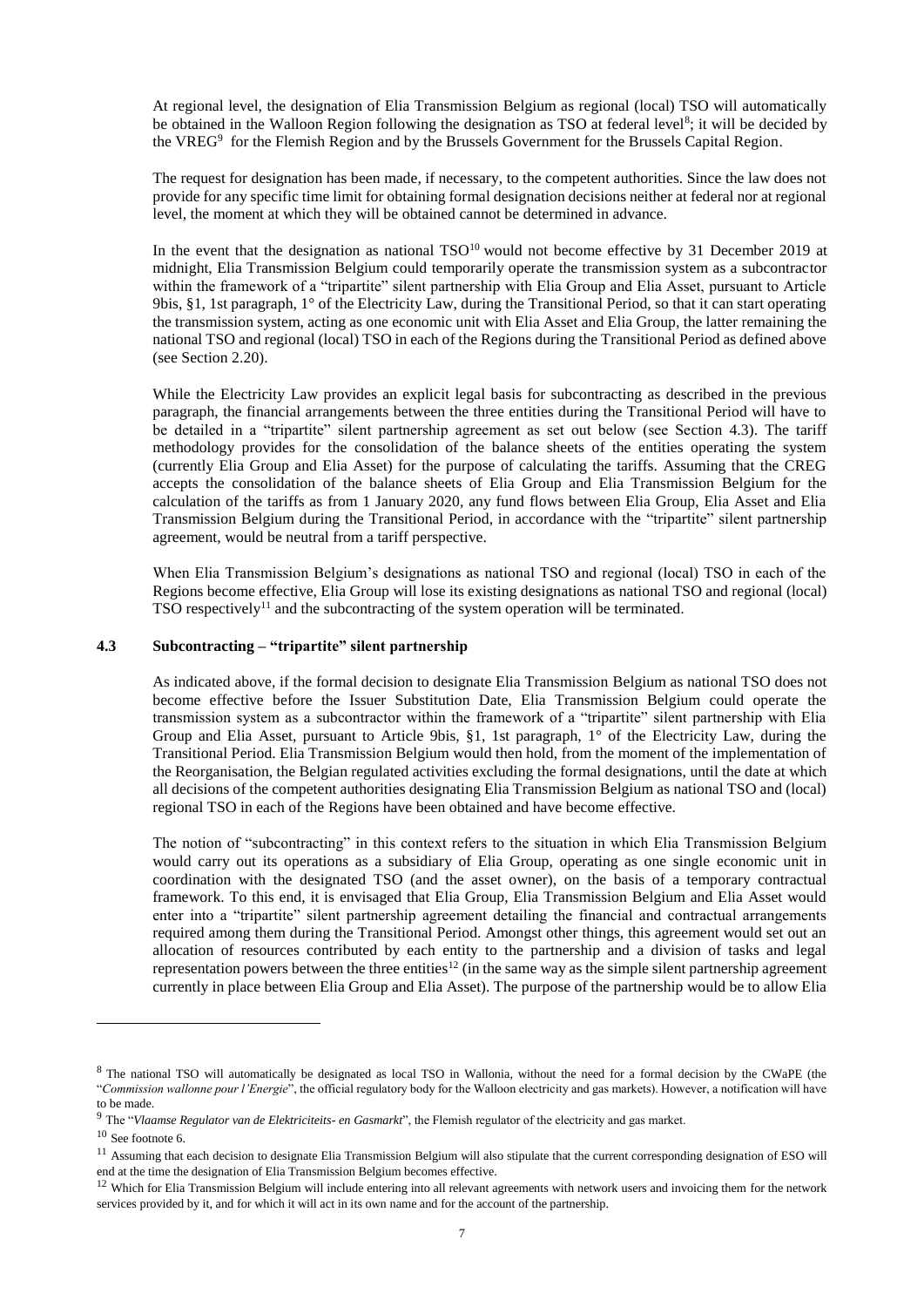Transmission Belgium as the company holding (together with Elia Asset) all the regulated assets and resources following completion of the Reorganisation, to utilise those assets and resources in order to perform the operation of the transmission system during the Transitional Period, and to allocate the resulting profits and losses among the partners in a way that reflects the economic reality.

Once Elia Transmission Belgium has obtained the formal decisions of designation as TSO at each level, Elia Group would withdraw from the "tripartite" silent partnership agreement, which would then continue to exist as a simple silent partnership between Elia Transmission Belgium and Elia Asset (see Section 5.3).

# **5 Shareholding and Governance**

#### **5.1 Governance of Elia Transmission Belgium**

Elia Transmission Belgium's governance structure is a replica of the governance currently in place within Elia Group. As a result, the governance structure of Elia Transmission Belgium complies with the requirements of the Electricity Law and all applicable regional legislation.

The Electricity Law provides for specific governance conditions that will apply to Elia Transmission Belgium at the latest as from its designation as national TSO and will cease to apply to Elia Group as from the same date, including:

- only non-executive directors may be appointed;
- at least half of the directors must be independent and must be appointed partly for their financial management knowledge and partly for their useful technical knowledge;
- the CREG must give a uniform opinion on the independence of the independent directors;
- an audit committee, a remuneration committee and a governance committee must be constituted, all of which must consist of a majority of independent directors;
- an executive committee within the meaning of Article 524bis of the Belgian Company Code must be created;
- the board of directors must consist of at least one-third members of the opposite sex; and
- a linguistic balance must be achieved within the members of the board of directors and within the members of the executive committee.

In addition, pursuant to Article 9bis of the Electricity Law, the board of directors and the executive committee of the TSO must consist of the same members as the board of directors and the executive committee of the subsidiary of the TSO that owns the infrastructure and equipment constituting the transmission system (i.e. Elia Asset).

# **5.2 Elia Group Governance**

l

As a result of the Reorganisation, Elia Group will become a "standard" company, i.e. not subject to the Electricity Law, and will be officially renamed "Elia Group". Elia Group will remain listed on the stock exchange and therefore subject to the obligations of listed companies, in particular with regard to governance<sup>13</sup>.

New articles of association of Elia Group will enter into force on the TSO Designation Date.

The main principles that are proposed by the board of directors to the shareholders' meeting of 8 November 2019 are as follows:

<sup>&</sup>lt;sup>13</sup> Elia Group will also have to continue to comply with the requirements relating to the certification of the candidate TSO as a fully ownership unbundled (**FOU**) TSO, as controlling shareholder of Elia Transmission Belgium in Belgium and 50 Hertz Transmission in Germany.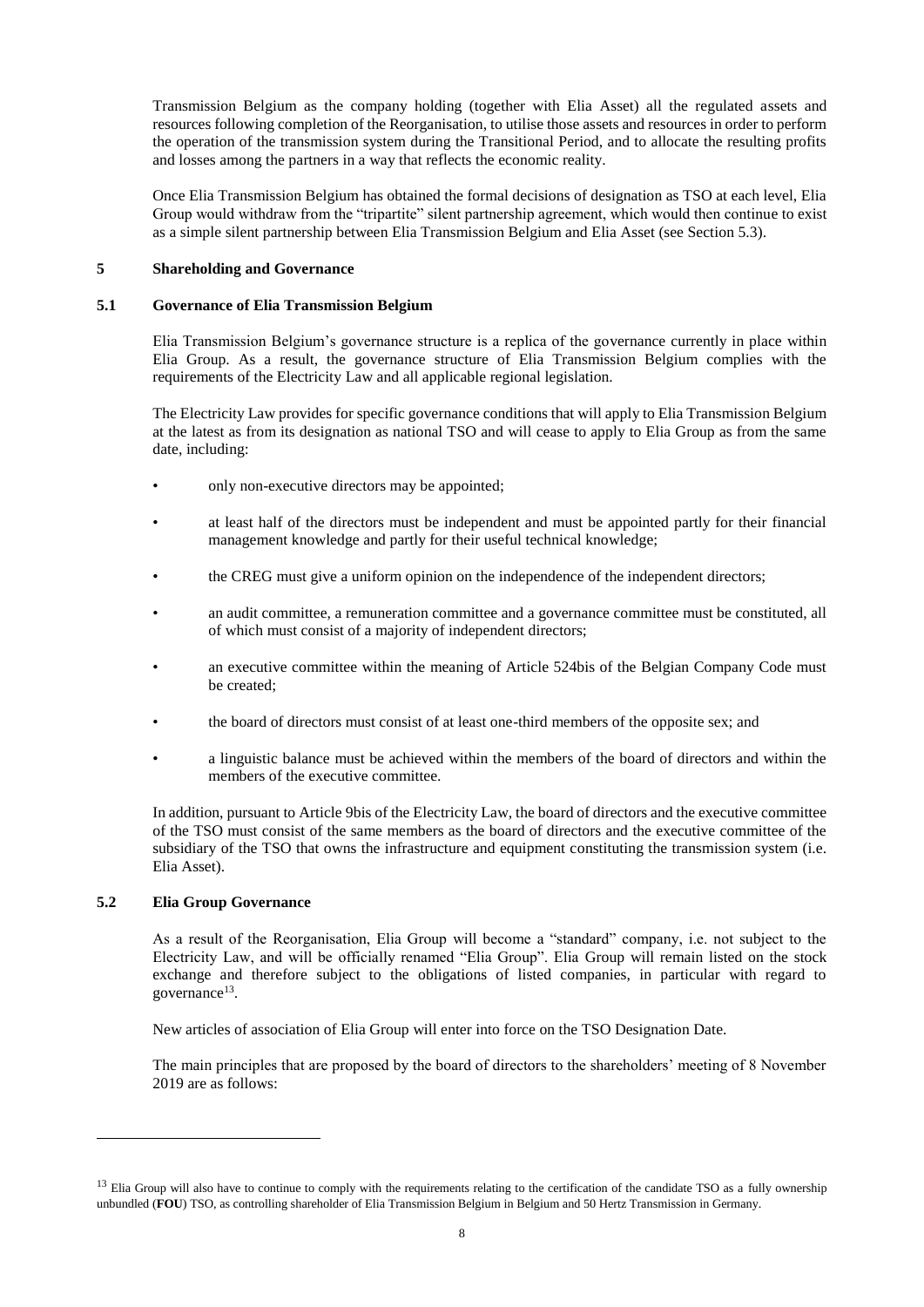- the board of directors of Elia Group will consist of a minimum of 10 and a maximum of 14 directors, including (i) seven non-independent directors appointed on the proposal of the holders of A and C shares, insofar as the classes A and C shares of the future holding company represent more than 30% of its capital and (ii) a maximum of seven other directors, including at least three independent directors who will be appointed by the shareholders' meeting on the recommendation of the board of directors, after consulting the nomination committee;
- decisions of the board of directors will be taken by a simple majority;
- Elia Group will opt for a one-tier structure. The board of directors will set up a college in charge of day-to-day management;
- the board of directors will set up three advisory committees, namely the audit committee, the remuneration committee and the nomination committee, and may also set up a strategy committee as an additional advisory committee; the (additional) requirements of the Electricity Law concerning advisory committees will therefore not be included in the articles of association. Notwithstanding the Corporate Governance Code, the nomination committee will consist of a majority of nonindependent directors and at least one third of independent directors.

### **5.3 Silent partnership**

A silent partnership agreement currently exists between Elia Group and Elia Asset concerning the operation of Belgian regulated activities. As part of the Reorganisation, a new (simple) silent partnership agreement (*stille maatschap / société simple interne*) will be concluded between Elia Transmission Belgium and Elia Asset, to ensure compliance with the certification requirements in terms of the ownership of the transmission system held by the TSO.

In addition, if the designation of Elia Transmission Belgium as the national TSO and/or regional (local) TSO in each of the Regions would not have been obtained and become effective by 31 December 2019 at midnight, a "tripartite" silent partnership agreement will be concluded during the Transitional Period. Once Elia Transmission Belgium has been designated as TSO at each level, Elia Group will withdraw from the "tripartite" silent partnership agreement, which will continue to exist as a simple silent partnership between Elia Transmission Belgium and Elia Asset (see Section 4.3 above).

# **6 Status of funding raised by Elia Group**

The indebtedness allocated to the Belgian regulated activities (including the EMTN bonds (as defined below), the regulated bank debt and shareholder loans) for a total nominal amount of EUR 3.155 billion will be transferred to Elia Transmission Belgium, together with the assets related to these activities.

The Notes and the EUR 700 million hybrid bonds (the **hybrid bonds**) (which were issued to acquire an additional 20% stake in Eurogrid International) constitute a debt allocated to unregulated activities and regulated activities carried out abroad and will therefore remain at Elia Group's level.

For the purposes of the Reorganisation, the terms of the various financial arrangements, both Belgian regulated and unregulated, other than hybrid bonds, will have to be modified. For outstanding bonds, a formal process for the solicitation of the bondholders' consent will be organised, with the holding of bondholders' meetings and the obtaining of certain predefined quorums and majorities. Please refer to the proposed Extraordinary Resolution below for an overview of the proposed waivers of the rights under the Notes. The holders of each series of EMTN bonds will be requested to approve (i) the substitution of Elia Group by Elia Transmission Belgium SA/NV (**Elia Transmission Belgium**) as issuer, (ii) if Elia Transmission Belgium has not been designated as the national TSO in Belgium by the federal Energy Minister and as regional or local TSO in each of the three Belgian Regions by the competent regional authorities (the **TSO Designation Date**) on or before the Asset Transfer Date, the giving of a temporary guarantee by Elia Group in respect of Elia Transmission Belgium's obligations under the EMTN bonds as of the Asset Transfer Date until the TSO Designation Date, and (iii) certain consequential changes to and waivers of the terms and conditions of each series of EMTN bonds. For bank loans and shareholder loans, bilateral negotiations will be initiated with the various creditors.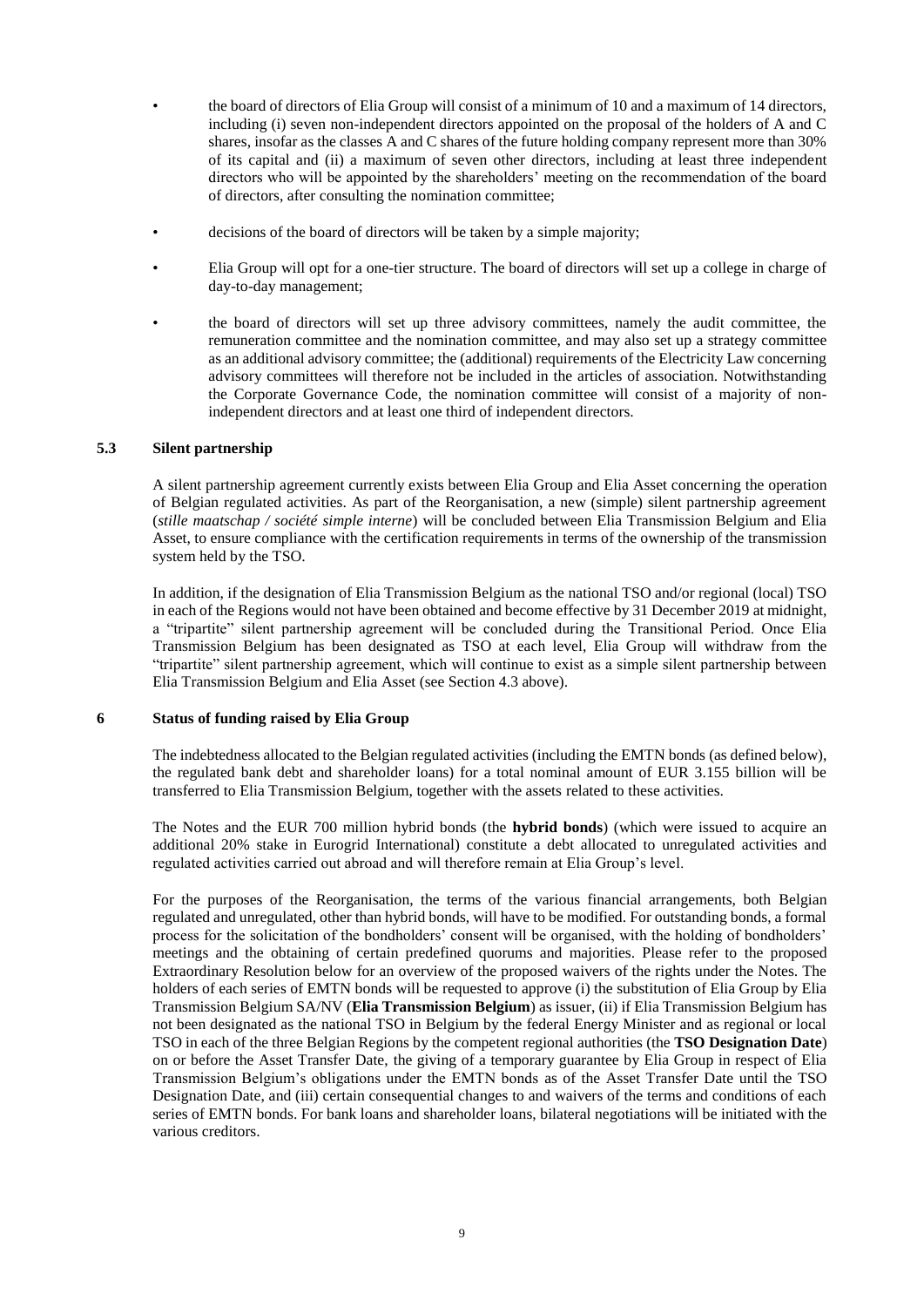#### **7 Ratings**

The Issuer expects S&P to affirm its issuer credit rating at BBB+ following the implementation of the Reorganisation.

The Issuer also expects S&P to downgrade the current BBB+ issue ratings on the Notes by one notch to BBB, if the Proposal and the relevant proposals for the EMTN bonds are approved and implemented, reflecting the increased risk of structural subordination.

The Issuer expects S&P to affirm the current BBB- issue ratings on the hybrid bonds following the implementation of the Reorganisation.

The Issuer does not expect the current BBB+ issuer credit rating assigned by S&P on its subsidiary Eurogrid GmbH to change as a result of the Reorganisation.

There are, however, no assurances that such ratings will remain the same for any given period or that either rating will not be lowered by S&P if, in its judgment, circumstances in the future so warrant. A decision by any rating agency to downgrade or withdraw its rating of the Notes and/or the Issuer, could impact the Notes. A rating is not a recommendation to buy, sell or hold securities and may be subject to suspension, reduction or withdrawal at any time by the rating agency. Similar ratings for different types of issuers and on different types of securities do not necessarily mean the same thing. The significance of each rating should be analysed independently from any other rating.

### **8 Separate consent exercise announced by the Issuer on the date of this Convocation Memorandum in respect of the EMTN bonds**

In connection with the Reorganisation, Elia Group also announced on or around the date of this Convocation Memorandum a separate consent exercise in relation to six series of its EMTN bonds allocated to the Belgian regulated activities (the **EMTN bonds**) inviting eligible holders of each series of the EMTN bonds to consent to, among other things, the substitution of Elia Transmission Belgium in place of Elia Group as the issuer and, if the TSO Designation Date has not occurred on or prior to the Asset Transfer Date, the giving of a temporary guarantee by Elia Group as of the Asset Transfer Date to the TSO Designation Date and certain consequential waivers and changes to the terms and conditions of each series of EMTN bonds. That consent exercise is not the subject of this Convocation Memorandum.

*Nothing in this Convocation Memorandum constitutes or contemplates an offer of, an offer to purchase or the solicitation of an offer to sell any series of the EMTN bonds in the United States or any other jurisdiction. No series of the EMTN bonds has been, and will not be, registered under the United States Securities Act of 1933, as amended (the Securities Act), or the securities laws of any state or other jurisdiction of the United States, and no series of the EMTN bonds may be offered, sold or delivered, directly or indirectly, within the United States or to, or for the account or benefit of, U.S. persons (as defined in Regulation S under the Securities Act) except pursuant to an exemption from, or in a transaction not subject to, the registration requirements of the Securities Act and applicable state or local securities laws.*

#### **9 Unaudited Pro Forma Financial Information**

The unaudited pro forma financial information consisting of the statement of the financial position (pro forma financial information) and accompanying notes has been prepared as if the restructuring had occurred on 30 June 2019 and is based on the "condensed consolidated interim financial statements of Elia Group as at and for the six months ended 30 June 2019". The pro forma financial information only relates to the statement of the financial position. A profit and loss statement as at 30 June 2019 has not been included in the pro forma financial information, as the pro forma financial information has the goal of reflecting the impact on the balance sheet of the transfer of the assets and liabilities related to the regulated business to the new entity Elia Transmission Belgium.

The pro forma financial information is presented for illustrative purposes only. Because of its nature, the pro forma financial information addresses a hypothetical situation and, therefore, does not represent Elia Group (i.e. Elia System Operator SA/NV) or Elia Transmission Belgium's actual financial situation.

The pro forma financial information should be read in conjunction with the historical condensed consolidated interim financial statements of the Elia Group as at and for the six months ended 30 June 2019.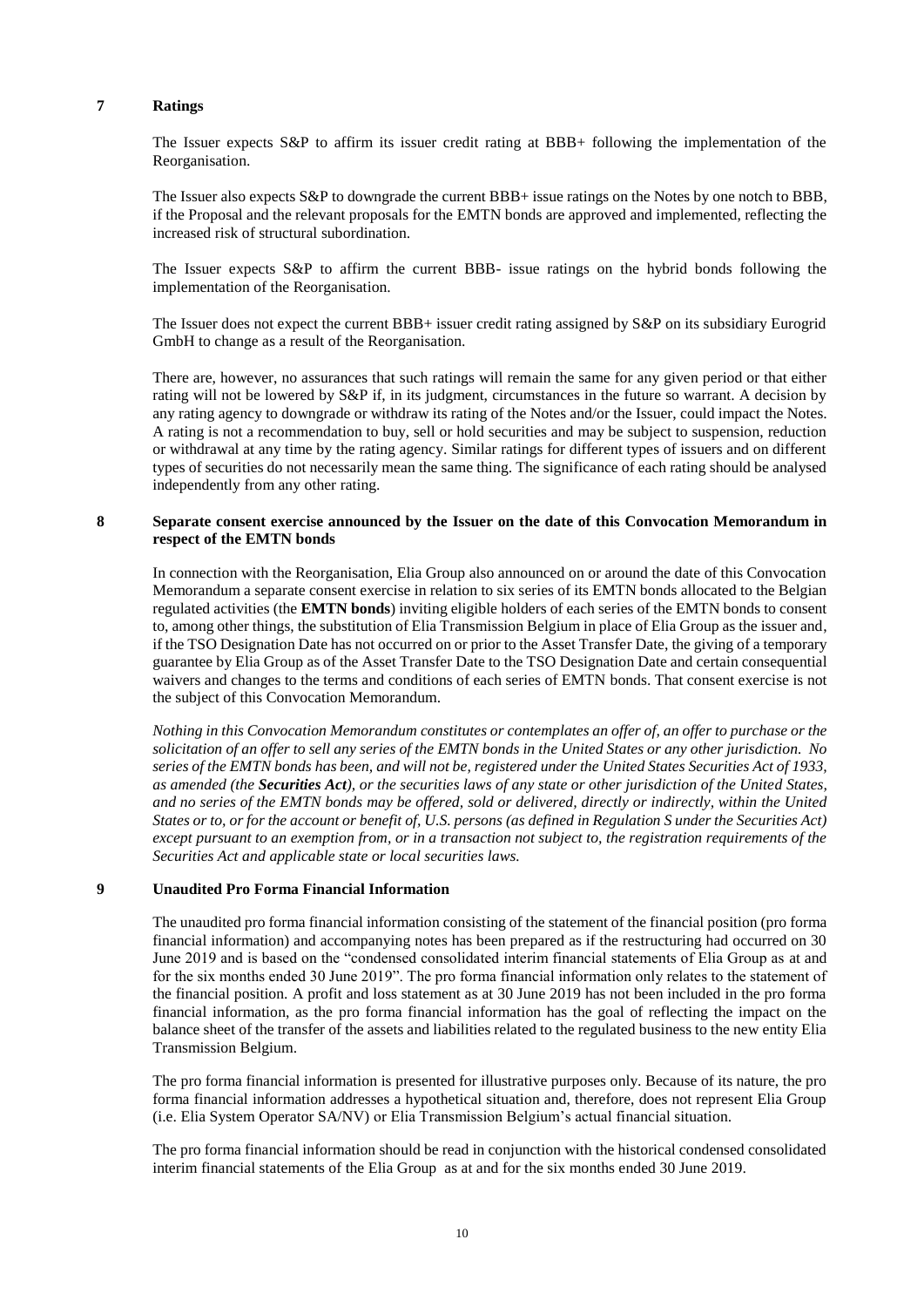The historical condensed consolidated interim financial statements of the Elia Group as at and for the six months ended 30 June 2019 were prepared in accordance with International Financial Reporting Standards (IFRS) issued by the International Accounting Standards Board and as adopted by the European Union.

# **Pro Forma Financial Information – Condensed consolidated statement of financial position**

- (A) Historical condensed consolidated interim financial statements of the Elia Group as at and for the six months ended 30 June 2019.
	- (1) Reversal of segment '50Hertz Transmission (Germany)', as per 30 June 2019
	- (2) Reversal of segment 'Non-regulated activities (incl. Nemo Link)' as per 30 June 2019
	- (3) Intercompany eliminations
	- (4) Adjustment related to the Nemo Link activities and the split of working capital items related to the regulated business
- (B) Pro Forma Financial Information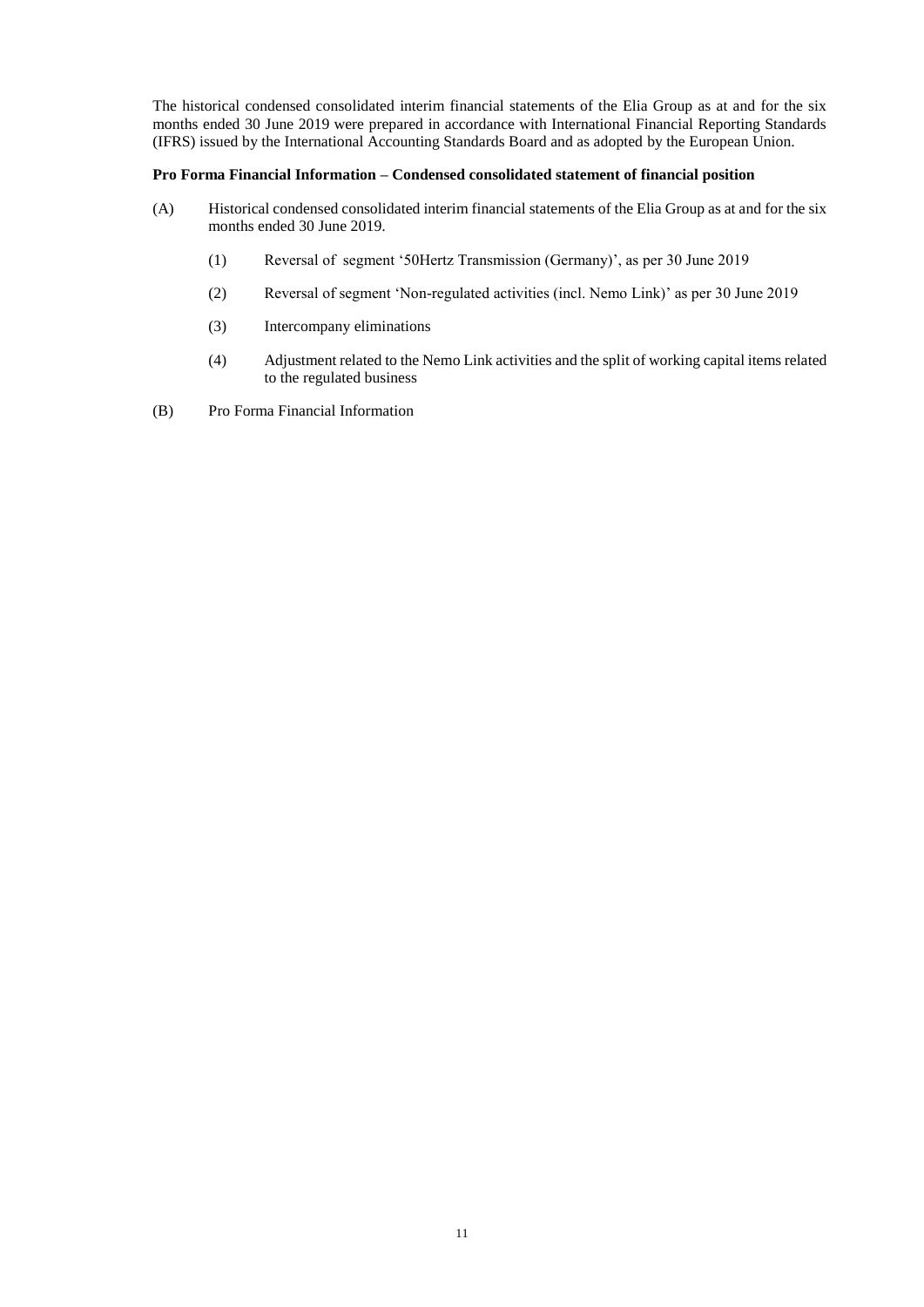|                                                   | Elia Group<br>(consolidated) | 50Hertz<br>Transmission<br>(Germany) | Non-regulated<br>activities (incl.<br>Nemo Link) | Elimination of<br>intercompany<br>balances /<br>transactions | Adjustments to<br>include Nemo<br>Link | Elia<br>Transmission<br>Belgium<br>(Consolidated) |  |
|---------------------------------------------------|------------------------------|--------------------------------------|--------------------------------------------------|--------------------------------------------------------------|----------------------------------------|---------------------------------------------------|--|
|                                                   | Historical financial         |                                      |                                                  |                                                              |                                        |                                                   |  |
| EUR million                                       | information<br>(A)           | (1)                                  | (2)                                              | (3)                                                          | (4)                                    | (B)                                               |  |
|                                                   | June 30, 2019                | June 30, 2019                        | June 30, 2019                                    | June 30, 2019                                                |                                        |                                                   |  |
| <b>ASSETS</b>                                     |                              |                                      |                                                  |                                                              |                                        |                                                   |  |
| <b>NON CURRENT ASSETS</b>                         | 11.708,1                     | (4.982,7)                            | (1.585, 6)                                       | 553,4                                                        | 327,1                                  | 6.020,3                                           |  |
| Property, plant and equipment                     | 8.768,9                      | (4.895,7)                            | (6,3)                                            | 0,0                                                          | 6,1                                    | 3.873,0                                           |  |
| Intangible assets and goodwill                    | 2.501,6                      | (56,3)                               | (0,0)                                            | (703, 3)                                                     | 0.0                                    | 1.742,0                                           |  |
| Non-current tax receivables                       | 0.0                          | 0.0                                  | 0.0                                              | 0.0                                                          | 0,0                                    | 0,0                                               |  |
| Trade and other receivables                       | 3,6                          | (0,0)                                | (0,0)                                            | 0.0                                                          | (0,0)                                  | 3,6                                               |  |
| Investments in subsidiaries                       | 0,0                          | 0,0                                  | (1.256,7)                                        | 1.256,7                                                      | 0,0                                    | 0.0                                               |  |
| Equity-accounted investees                        | 340,8                        | 0.0                                  | (322,1)                                          | 0,0                                                          | 321,2                                  | 339,9                                             |  |
| Other financial assets (including<br>derivatives) | 86.9                         | (27,5)                               | 0.0                                              | 0.0                                                          | (0,0)                                  | 59,4                                              |  |
| Deferred tax assets                               | 6,3                          | (3,2)                                | (0,5)                                            | 0.0                                                          | (0,1)                                  | 2,4                                               |  |
| <b>CURRENT ASSETS</b>                             | 2.420,2                      | (1.695, 9)                           | (153,6)                                          | 15,4                                                         | (62,9)                                 | 523,2                                             |  |
| Inventories                                       | 19,5                         | (5,1)                                | (0,3)                                            | 0,0                                                          | 0,0                                    | 14,1                                              |  |
| Trade and other receivables                       | 457,3                        | (171,1)                              | (16,1)                                           | 3,7                                                          | 1,0                                    | 274,7                                             |  |
| Current tax assets                                | 3,6                          | (0,1)                                | (12,2)                                           | 11,8                                                         | 0,0                                    | 3,1                                               |  |
| Cash and cash equivalents                         | 1.922,2                      | (1.512,8)                            | (124, 8)                                         | 0.0                                                          | (64,1)                                 | 220,5                                             |  |
| Deferred charges and accrued                      | 17,6                         |                                      |                                                  | 0,0                                                          | 0,2                                    |                                                   |  |
| revenues<br><b>Total assets</b>                   | 14.128,3                     | (6,8)<br>(6.678, 6)                  | (0,3)<br>(1.739,3)                               | 568,9                                                        | 264,3                                  | 10,8<br>6.543,5                                   |  |
| <b>EQUITY AND LIABILITIES</b>                     |                              |                                      |                                                  |                                                              |                                        | $\Omega$                                          |  |
| <b>EQUITY</b>                                     | 4.183,5                      | (1.454,1)                            | (1.184, 4)                                       | 553,4                                                        | 52,7                                   | 2.151,1                                           |  |
| Equity attributable to owners of                  |                              |                                      |                                                  |                                                              |                                        |                                                   |  |
| the Company                                       | 3.176,5                      | (1.454,1)                            | (494.6)                                          | 870,7                                                        | 52,7                                   | 2.151,1                                           |  |
| Hybrid securities                                 | 715,8                        | 0.0                                  | (715, 8)                                         | 0,0                                                          | 0,0                                    | 0.0                                               |  |
| Non-controlling interest                          | 291,2                        | 0.0                                  | 26,0                                             | (317,2)                                                      | 0,0                                    | 0.0                                               |  |
| <b>NON CURRENT LIABILITIES</b>                    | 6.883,1                      | (3.171,6)                            | (517,0)                                          | 0,0                                                          | 218,6                                  | 3.413,1                                           |  |
| Loans and borrowings                              | 6.351,4                      | (2.877,6)                            | (513,0)                                          | 0.0                                                          | 215,2                                  | 3.175,9                                           |  |
| Employee benefits                                 | 122,6                        | (21,0)                               | (0,6)                                            | 0,0                                                          | 0,0                                    | 101,1                                             |  |
| Derivatives                                       | 6,0                          | 0,0                                  | 0,0                                              | 0,0                                                          | 0,0                                    | 6,0                                               |  |
| Provisions                                        | 91,3<br>95,4                 | (74, 9)                              | 0,0                                              | 0,0                                                          | 0,0                                    | 16,4                                              |  |
| Deferred tax liabilities<br>Other liabilities     |                              | (74,0)                               | (3,4)<br>0,0                                     | 0,0<br>0,0                                                   | 3,4<br>0,0                             | 21,5                                              |  |
| <b>CURRENT LIABILITIES</b>                        | 216,3<br>3.061,7             | (124,1)<br>(2.053, 0)                | (37,8)                                           | 15,4                                                         | (7,1)                                  | 92,3<br>979,3                                     |  |
| Loans and borrowings                              | 56,8                         | (30, 8)                              | (0,3)                                            | 0,0                                                          | (0,3)                                  | 25,4                                              |  |
| Provisions                                        | 16,7                         | (13,5)                               | 0,0                                              | 0,0                                                          | 0,0                                    | 3,2                                               |  |
| Trade and other payables                          | 1.918,6                      | (1.500,0)                            | (37,1)                                           | 3,7                                                          | 3,2                                    | 388,5                                             |  |
| Current tax liabilities                           | 44,0                         | (34,4)                               | (0,3)                                            | 11,8                                                         | (3,5)                                  | 17,5                                              |  |
| Accruals and deferred income                      | 1.025,4                      | (474, 3)                             | (0,1)                                            | 0,0                                                          | (6,5)                                  | 544,5                                             |  |
| <b>Total equity and liabilities</b>               | 14.128,3                     | (6.678, 6)                           | (1.739,3)                                        | 568,9                                                        | 264,3                                  | 6.543,5                                           |  |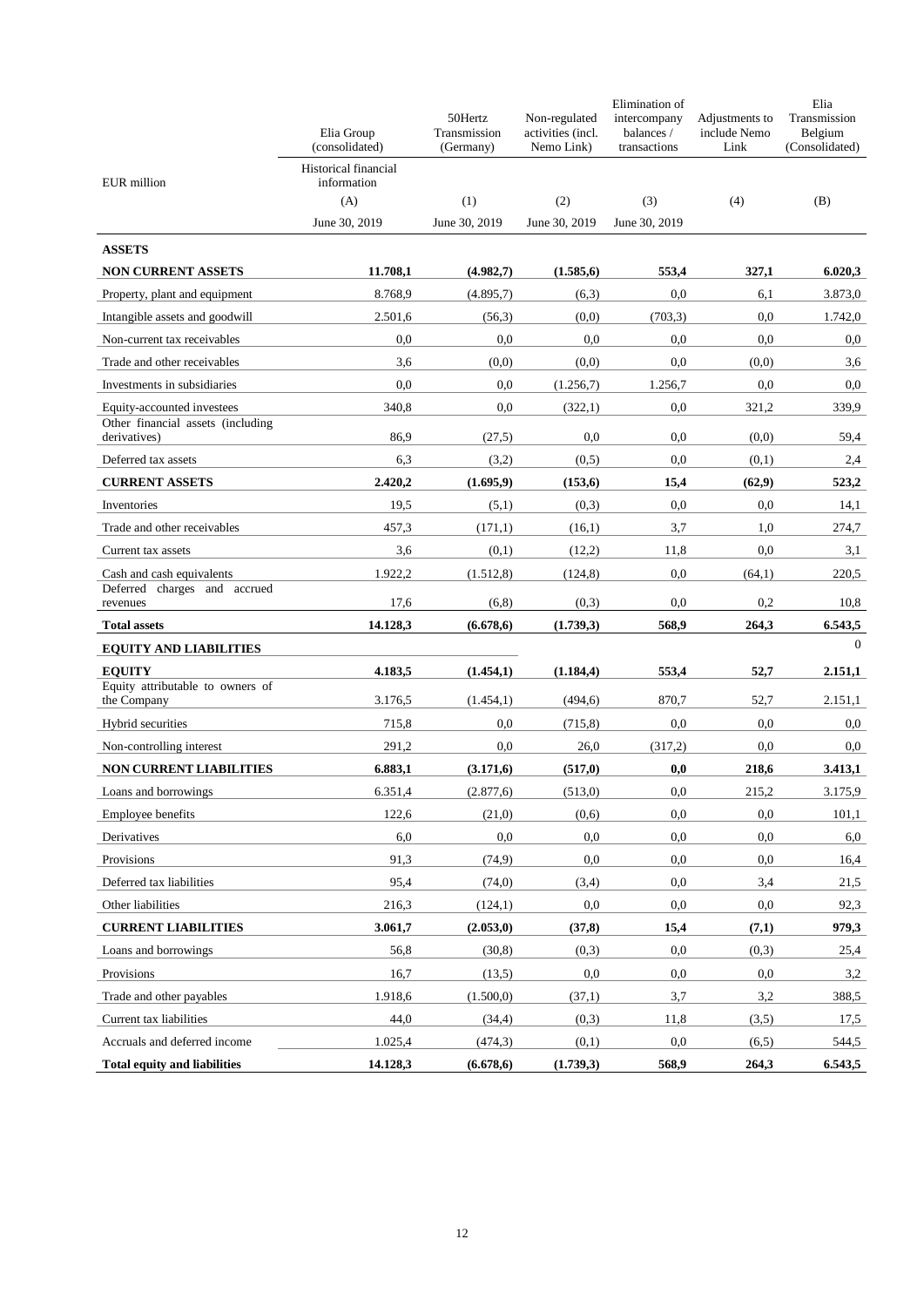### **Notes to Pro Forma Financial Information**

### **Note 1. Basis of preparation**

#### (a) *General information*

The 30 June 2019 pro forma financial information is based on the assumption that the Reorganisation was completed on 30 June 2019.

The pro forma financial information is presented for illustrative purposes only. Because of its nature, the pro forma financial information addresses a hypothetical situation and, therefore, does not represent Elia Group's or Elia Transmission Belgium's actual financial position.

The pro forma financial information has been prepared by Elia Group in a manner consistent with the accounting policies adopted by Elia Group in its last historical financial statements. The pro forma financial information has not been subject to any audit, review or other procedures by Elia Group's auditors.

#### (b) *Base of the Pro Forma Financial Information*

The historical condensed consolidated interim financial statements of Elia Group as at and for the six months ended 30 June 2019 (approved by the Board of Directors of Elia Group on 25 July 2019) are the basis for the preparation of the pro forma financial information (see column A).

These historical condensed consolidated interim financial statements consist of three segments.

- Segment "Elia Transmission (Belgium)", which comprises the activities based on the Belgian regulatory framework: the regulated activities of Elia Group, Elia Asset NV/SA, Elia Engineering NV/SA, Elia Re SA, HGRT SAS, Coreso NV/SA, Ampacimon SA and Enervalis NV, whose activities are directly linked to the role of Belgian transmission system operator.
- Segment "50Hertz Transmission (Germany)", which comprises the activities based on the German regulatory framework: Eurogrid GmbH, 50Hertz Transmission GmbH and 50Hertz Offshore GmbH, whose activities are directly linked to the role of transmission system operator in Germany
- Segment "Non-regulated activities (incl. Nemo Link)", comprising:
	- o Eurogrid International CVBA;
	- o The non-regulated activities of Elia Group, Elia Asset NV/SA and Elia Engineering NV/SA. 'Non-regulated activities' refers to activities which are not directly related to the role of TSO;
	- o The most substantial of these are:
		- the holding activities in the "50Hertz Transmission (Germany)" segment; and
		- the holding activities in Nemo Link Ltd. This company comprises and manages the Nemo project, which connects the UK and Belgium using high-voltage electricity cables, enabling power to be exchanged between the two countries.
		- EGI (Elia Grid International NV/SA, Elia Grid International GmbH and Elia Grid International LLC), companies supplying specialists in consulting, services, engineering and procurement, creating value by delivering solutions based on international best practice while fully complying with regulated business environments.

Post Reorganisation, the condensed consolidated interim financial statements of Elia Group as at and for the six months ended 30 June 2019 will remain unchanged. Elia Transmission Belgium will set up separate consolidated financial statements taking into account the scope of consolidation set out below.

The table below provides an overview of subsidiaries, joint ventures, associated companies and other shareholdings held across Elia Group as reported in the condensed consolidated interim financial statements of Elia Group as at and for the six months ended 30 June 2019, and the new scope of consolidation for Elia Group and Elia Transmission Belgium post reorganisation.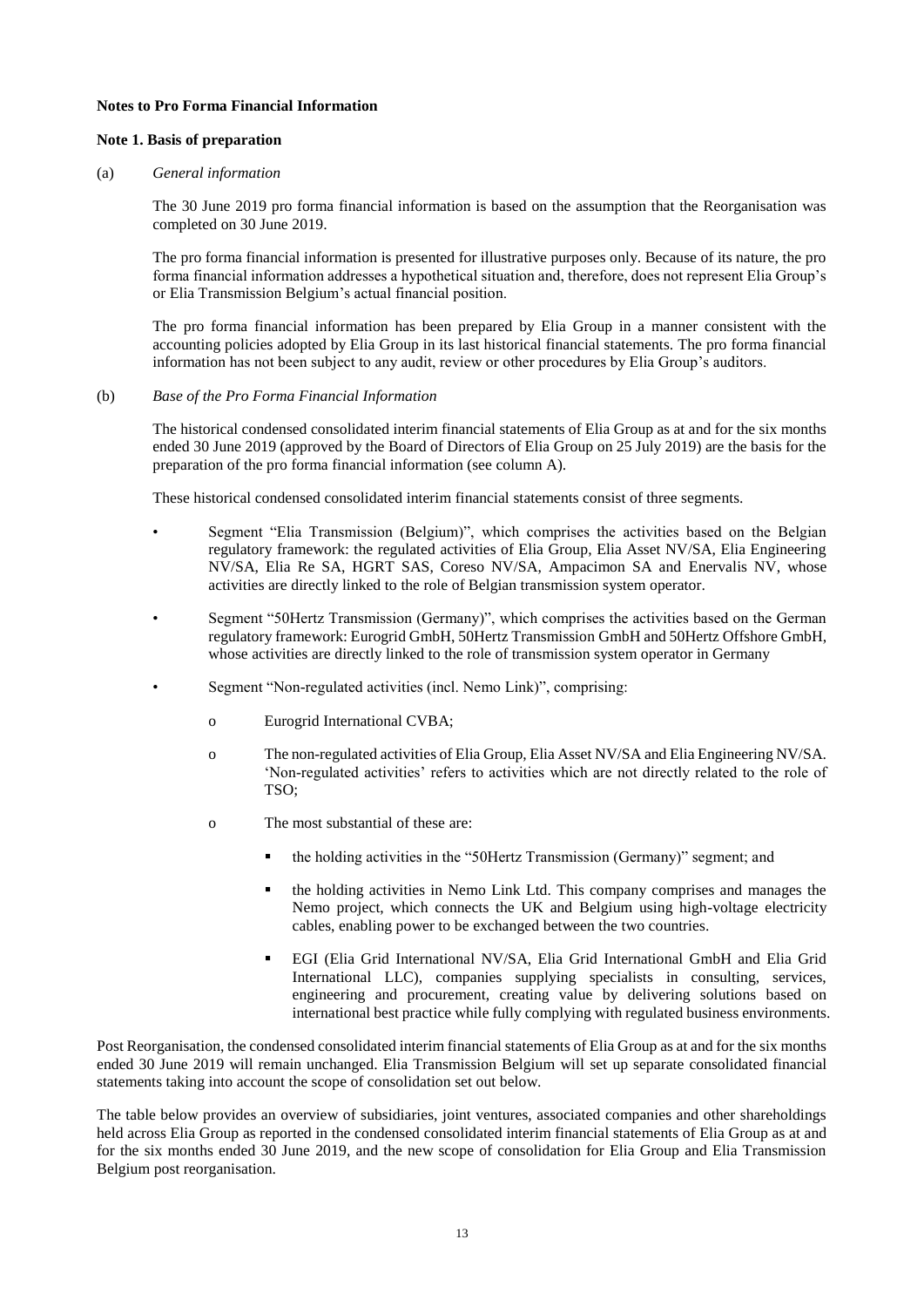|                                                            |                                    | As reported 30 June<br>2019 | pro forma<br>post Reorganisation |                                        |  |  |
|------------------------------------------------------------|------------------------------------|-----------------------------|----------------------------------|----------------------------------------|--|--|
|                                                            |                                    | <b>Elia Group</b>           | <b>Elia Group</b>                | Elia<br>transmission<br><b>Belgium</b> |  |  |
| <b>Name</b>                                                | <b>Country of</b><br>establishment | Shareholding (%)            |                                  |                                        |  |  |
|                                                            |                                    | 2019                        | 2019                             | 2019                                   |  |  |
| Elia Transmission Belgium SA                               | Belgium                            | N/A                         | 99.99                            | N/A                                    |  |  |
| Elia Asset SA                                              | Belgium                            | 99.99                       | 99.99                            | 99.99                                  |  |  |
| Elia Engineering SA                                        | Belgium                            | 100.00                      | 100.00                           | 100.00                                 |  |  |
| Elia Re SA                                                 | Luxembourg                         | 100.00                      | 100.00                           | 100.00                                 |  |  |
| Elia Grid International SA                                 | Belgium                            | 90.00                       | 90.00                            | N/A                                    |  |  |
| Elia Grid International GmbH                               | Germany                            | 90.00                       | 90.00                            | N/A                                    |  |  |
| Elia Grid International LLC                                | Qatar                              | 90.00                       | 90.00                            | N/A                                    |  |  |
| Elia Grid International PTE. LTD.                          | Singapore                          | 90.00                       | 90.00                            | N/A                                    |  |  |
| Eurogrid International SA                                  | Belgium                            | 100.00                      | 100.00                           | N/A                                    |  |  |
| Eurogrid GmbH                                              | Germany                            | 80.00                       | 80.00                            | N/A                                    |  |  |
| 50Hertz Transmission GmbH                                  | Germany                            | 80.00                       | 80.00                            | N/A                                    |  |  |
| 50Hertz Offshore GmbH                                      | Germany                            | 80.00                       | 80.00                            | N/A                                    |  |  |
| <b>Joint ventures</b>                                      |                                    |                             |                                  |                                        |  |  |
| Nemo Link Ltd                                              | United Kingdom                     | 50.00                       | 50.00                            | 50.00                                  |  |  |
| Associated companies accounted for using the equity method |                                    |                             |                                  |                                        |  |  |
| H.G.R.T S.A.S.                                             | France                             | 17.00                       | 17.00                            | 17.00                                  |  |  |
| Coreso NV/SA                                               | Belgium                            | 22.16                       | 22.16                            | 15.84                                  |  |  |
| Ampacimon SA                                               | Belgium                            | 20.54                       | 20.54                            | 20.54                                  |  |  |
| Enervalis NV                                               | Belgium                            | 12.47                       | 12.47                            | 12.47                                  |  |  |
| <b>Other shareholdings</b>                                 |                                    |                             |                                  |                                        |  |  |
| <b>JAO SA</b>                                              | Luxembourg                         | 8.28                        | 8.28                             | 4.6                                    |  |  |

# **Note 2. Pro forma adjustments**

The Reorganisation contains the contribution of the regulated business in Belgium from Elia Group to Elia Transmission Belgium. Starting from the historical condensed consolidated interim financial statements of Elia Group as at and for the six months ended 30 June 2019, reversing the segments not related to the regulated business in Belgium, and finally adjusting for Nemo Link and some working capital elements, will result in the pro forma financial consolidated statements for Elia Transmission Belgium.

#### *(a) Detailed pro forma adjustments*

The following pro forma adjustments are included in the pro forma financial information:

#### *1. Reversal of segment "50Hertz Transmission (Germany)", as per 30 June 2019*

As described above, this segment covers the regulated activity in Germany in which Elia Group stake remains unchanged post reorganisation.

Elia Transmission Belgium will not benefit from the financial performance of this segment post transaction. By excluding this segment from the reported figures contained in the total historical condensed consolidated interim financial statements of Elia Group as at and for the six months ended 30 June 2019 reported figures, this segment will not be transferred to Elia Transmission Belgium.

*2. Reversal of segment "Non-regulated activities (incl. Nemo Link)" as per 30 June 2019*

As described above, this segment covers the non-regulated activities related to the holding activities in 50Hertz, EGI and Eurogrid International which remains at the level of Elia Group, except for the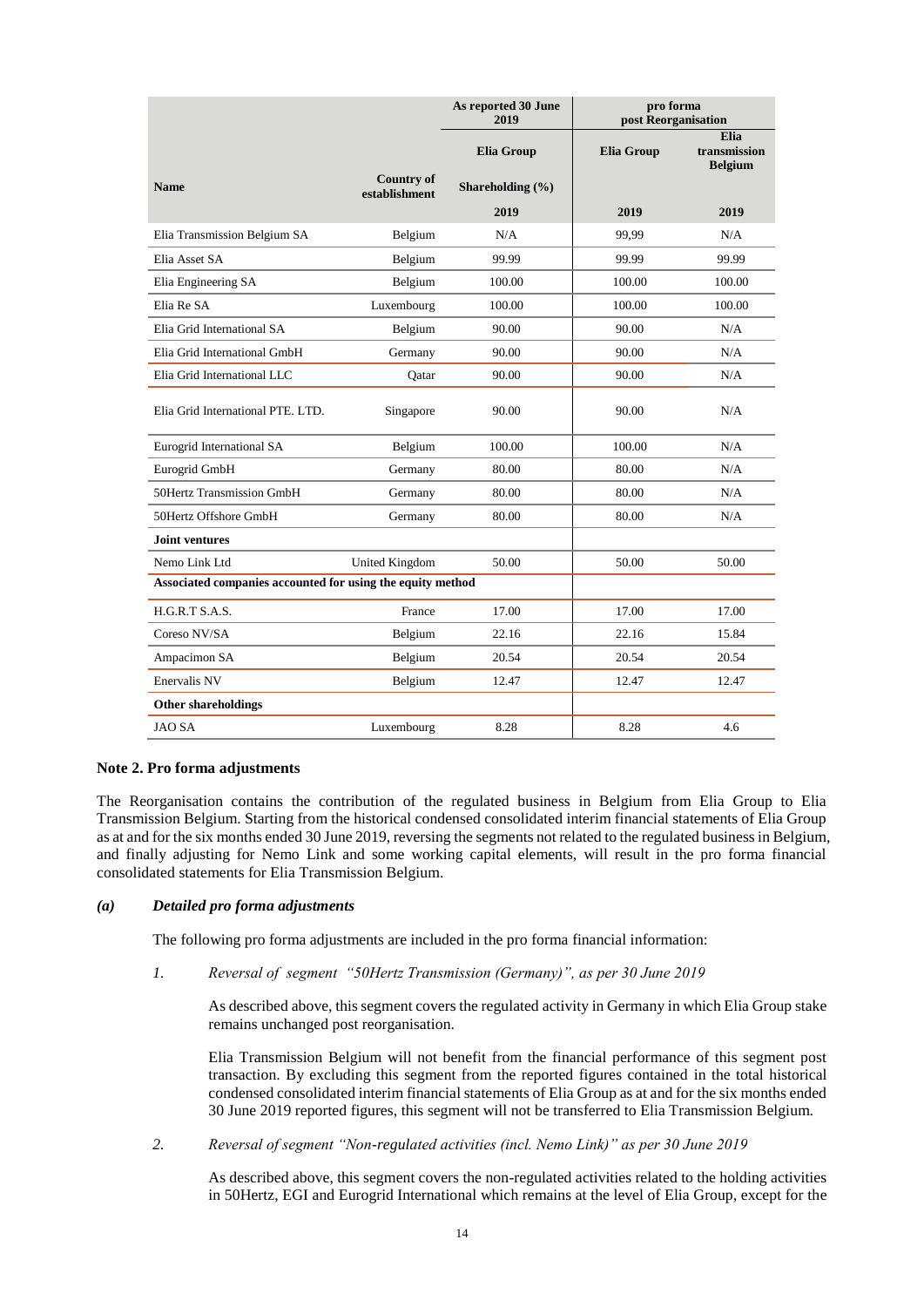stake in Nemo Link. The segment has been completely reversed, as the Nemo Link stake will be allocated to Elia Transmission Belgium pursuant to adjustment (4) set out below.

Elia Transmission Belgium will not benefit from the financial performance of this segment post transaction (except for Nemo Link). By excluding this segment from the reported figures contained in the total historical condensed consolidated interim financial statements of Elia Group as at and for the six months ended 30 June 2019, this segment will not be transferred to Elia Transmission Belgium. Nemo Link will be adjusted pursuant to adjustment (4) set out below.

*3. Elimination of intercompany balances and transactions (continuing impact)* 

Some intragroup balance sheet positions, mainly related to the segment "50Hertz Transmission (Germany)" have been eliminated.

*4. Adjustment related to the Nemo Link activities and the split of working capital items related to the regulated business* 

The balance sheet items related to Nemo Link are (i) the participation in Nemo Link – Equity accounted investee (EUR 321.2 million), (ii) Long term Borrowings for (EUR 215.2 million). The other elements are related to the intragroup current account which has been settled in cash, resulting in an adjustment in net working capital of EUR 55.8 million.

### *(b) Overview of Interest-bearing loans and borrowings as reported in the historical condensed consolidated interim financial statements of Elia Group as at and for the six months ended 30 June 2019 compared to the situation post Reorganisation for Elia Group and Elia Transmission Belgium*

|                                                               |                 |                   | <b>30 June 2019</b>             | Pro forma<br><b>Post Reorganisation</b> |                                 |                                            |                                 |
|---------------------------------------------------------------|-----------------|-------------------|---------------------------------|-----------------------------------------|---------------------------------|--------------------------------------------|---------------------------------|
|                                                               |                 | <b>Elia Group</b> |                                 | <b>Elia Group</b>                       |                                 | <b>Elia Transmission</b><br><b>Belgium</b> |                                 |
| (in EUR million)                                              | <b>Maturity</b> | Amount            | <b>Nominal</b><br><b>Amount</b> | <b>Amount</b>                           | <b>Nominal</b><br><b>Amount</b> | Amount                                     | <b>Nominal</b><br><b>Amount</b> |
| Eurobond issues 2013/15 years                                 | 2028            | 547.7             | 550                             | 547.7                                   | 550                             | 547.7                                      | 550                             |
| Eurobond issues 2013/20 years                                 | 2033            | 199.4             | 200                             | 199.4                                   | 200                             | 199.4                                      | 200                             |
| Eurobond issues 2014/15 years                                 | 2029            | 347.0             | 350                             | 347.0                                   | 350                             | 347.0                                      | 350                             |
| Eurobond issues 2015/8.5 years                                | 2024            | 498.8             | 500                             | 498.8                                   | 500                             | 498.8                                      | 500                             |
| Eurobond issues 2017/10 years                                 | 2027            | 247.8             | 250                             | 247.8                                   | 250                             | 247.8                                      | 250                             |
| Eurobond issues 2019/7 years                                  | 2026            | 498.7             | 500                             | 498.7                                   | 500                             | 498.7                                      | 500                             |
| Senior bond 2018/10 years                                     | 2028            | 297.5             | 300                             | 297.5                                   | 300                             | n/a                                        | n/a                             |
| Shareholders' loan                                            | 2022            | 42.1              | 42.1                            | 42.1                                    | 42.1                            | 42.1                                       | 42.1                            |
| Other loans                                                   | 2022            | 453.7             | 453.7                           | 453.7                                   | 453.7                           | 453.7                                      | 453.7                           |
| Amortized term loan                                           | 2033            | 209.7             | 210                             | 209.7                                   | 210                             | 209.7                                      | 210                             |
| European Investment Bank                                      | 2025            | 100.0             | 100                             | 100.0                                   | 100                             | 100.0                                      | 100                             |
| Bond as part of Euro Medium Term Note program 2010 / 10 years | 2020            | 499.4             | 500                             | 499.4                                   | 500                             | n/a                                        | n/a                             |
| Bond as part of Debt Issuance Programme 2015 / 10 years       | 2025            | 497.7             | 500                             | 497.7                                   | 500                             | n/a                                        | n/a                             |
| Bond as part of Debt Issuance Programme 2015 / 8 years        | 2023            | 748.6             | 750                             | 748.6                                   | 750                             | n/a                                        | n/a                             |
| Bond as part of Debt Issuance Programme 2015 / 15 years       | 2030            | 139.1             | 150                             | 139.1                                   | 150                             | n/a                                        | n/a                             |
| Bond as part of Debt Issuance Programme 2016 / 12 years       | 2028            | 746.9             | 750                             | 746.9                                   | 750                             | n/a                                        | n/a                             |
| Registered bond 2014 / 30 years                               | 2044            | 50.0              | 50                              | 50.0                                    | 50                              | n/a                                        | n/a                             |
| Unsecured bank loan                                           | 2026            | 150.0             | 150                             | 150.0                                   | 150                             | n/a                                        | n/a                             |
| <b>Total</b>                                                  |                 | 6,274.0           | 6305,8                          | 6,274.0                                 | 6305,8                          | 3,144.9                                    | 3,155.8                         |

# **2. AGENDA**

The Issuer requests that holders of the Notes consent, by Extraordinary Resolution, to: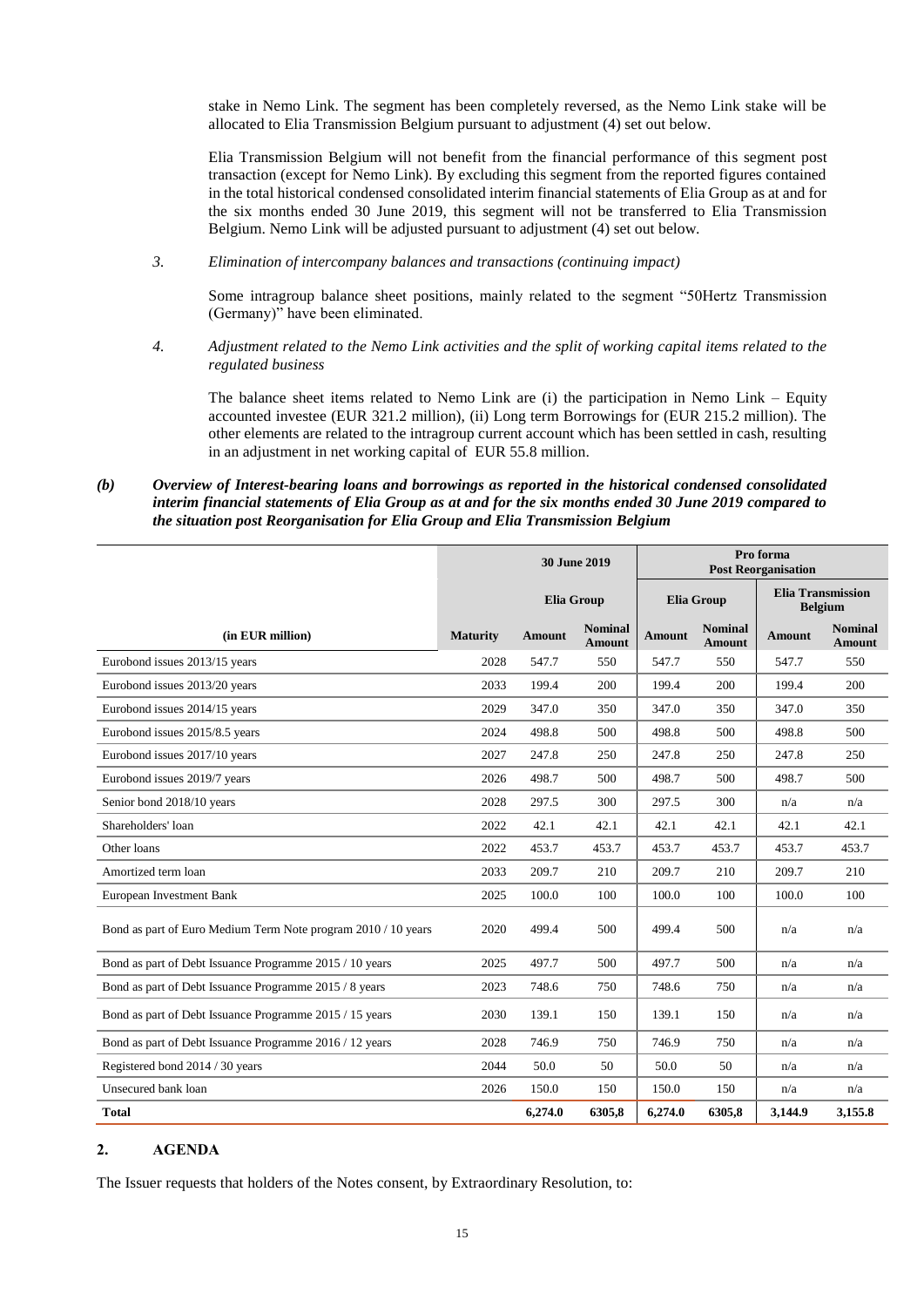The purpose of the Proposal is for Noteholders to approve:

- (i) the proposed transfer of the regulated activities in Belgium from the Issuer to Elia Transmission Belgium SA/NV, which comprises the ownership and operation of the high and very high voltage electricity transmission system in Belgium, including all shares held by the Issuer in Elia Asset SA/NV and Nemo Link Ltd. and all or part of the indebtedness which was raised for these purposes (the **Asset Transfer**), and the Issuer ceasing to be the "Belgian Transmission System Operator" for the purposes of Condition 10(g) following the Asset Transfer (together the **Reorganisation**) for the sole purpose of clarifying that the Reorganisation, should it take place, would not constitute an event of default under either or both of Conditions  $10(f)$  and  $10(g)$ ; and
- (ii) the waiver of any rights Noteholders may otherwise have under Condition 10(f) or Condition 10(g) in respect of the Reorganisation,

in each case with effect on and from the date the Asset Transfer occurs (the **Asset Transfer Date**), subject to satisfaction of the conditions set out in paragraph 3 of the Extraordinary Resolution, and all as further described in this Convocation Memorandum.

# **3. PROPOSED EXTRAORDINARY RESOLUTION**

Proposed Extraordinary Resolution of the holders:

"THAT this Meeting of the holders of the Notes:

- 1. (subject to paragraph 3 of this Extraordinary Resolution) assents and agrees to:
	- (i) the proposed transfer of the regulated activities in Belgium from the Issuer to Elia Transmission Belgium SA/NV, which comprises the ownership and operation of the high and very high voltage electricity transmission system in Belgium, including all shares held by the Issuer in Elia Asset SA/NV and Nemo Link Ltd. and all or part of the indebtedness which was raised for these purposes (the **Asset Transfer**), and the Issuer ceasing to be the "Belgian Transmission System Operator" for the purposes of Condition 10(g) following the Asset Transfer (together the **Reorganisation**) for the sole purpose of clarifying that the Reorganisation, should it take place, would not constitute an event of default under either or both of Conditions 10(f) and 10(g); and
	- (ii) the waiver of any rights Noteholders may otherwise have under Condition  $10(f)$  or Condition  $10(g)$ in respect of the Reorganisation,

in each case with effect on and from the date the Asset Transfer occurs;

- 2. (subject to paragraph 3 of this Extraordinary Resolution) sanctions and assents to every abrogation, modification, compromise or arrangement in respect of the rights of the Noteholders appertaining to the Notes against the Issuer, whether or not such rights arise under the Conditions, involved in, resulting from or to be effected by the matters referred to in paragraph 1 of this Extraordinary Resolution;
- 3. declares that the approval by holders of the Notes of the matters set out in paragraphs 1 and 2 of this Extraordinary Resolution shall be conditional on:
	- (a) the passing of this Extraordinary Resolution and, if the Extraordinary Resolution is passed at an adjourned Meeting by a majority representing less than one-third of the outstanding nominal amount of the Notes, homologation of the Extraordinary Resolution by the Court of Appeal of Brussels; and
	- (b) the Consent Solicitation not having been terminated in accordance with the provisions for such termination set in the Consent Solicitation Memorandum; and
- 4. acknowledges that the following terms, as used in this Extraordinary Resolution, shall have the meanings given below:

**Consent Solicitation in respect of the Notes** means the invitation by the Issuer to all Noteholders to consent to the modifications referred to in this Extraordinary Resolution, as described in the Consent Solicitation Memorandum and as the same may be amended in accordance with its terms;

**Consent Solicitation Memorandum** means the consent solicitation memorandum dated 8 October 2019 prepared by the Issuer in relation to the Consent Solicitation in respect of the Notes; and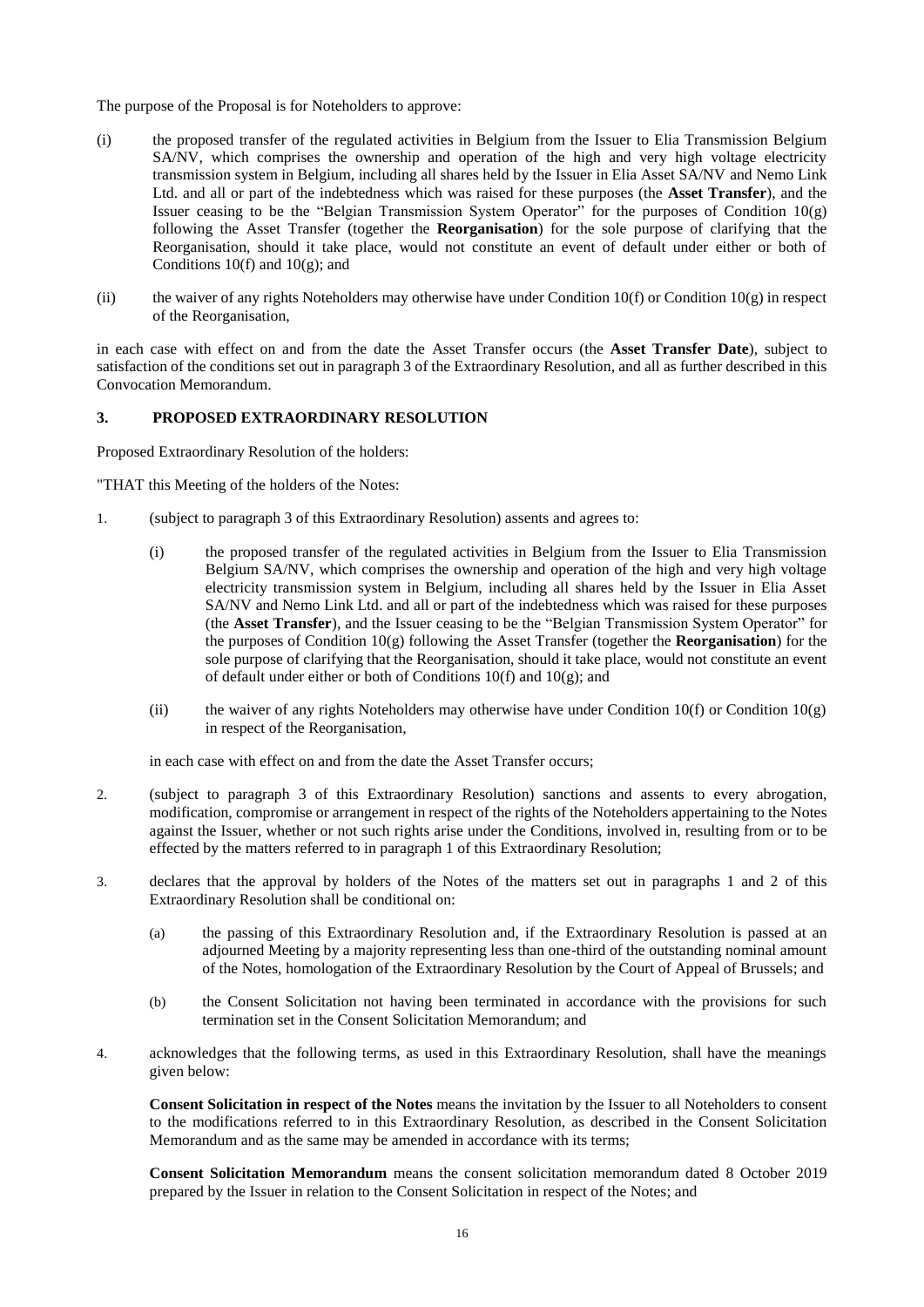**Issuer** means Elia System Operator SA/NV."

# **4. EFFECTIVE DATE OF THE PROPOSAL**

If the Extraordinary Resolution is passed and the other Consent Conditions satisfied (including where the Extraordinary Resolution was approved at an adjourned Meeting by a majority representing less than one-third of the outstanding nominal amount of the Notes, the Extraordinary Resolution being homologated by the Court of Appeal of Brussels), the Proposal will take effect on and from the Asset Transfer Date.

# **5. CONSENT SOLICITATION**

Noteholders may obtain, from the date of this Convocation Memorandum, a copy of the Consent Solicitation Memorandum from the Tabulation Agent, the contact details for which are set out below.

Pursuant to the Consent Solicitation in respect of the Notes, each Noteholder from whom a valid Block Voting Instruction or Meeting Notification (together with the relevant Voting Certificate) (each as defined below) is received by the Tabulation Agent by the deadline specified in the Consent Solicitation Memorandum will, subject to the conditions set out in the Consent Solicitation Memorandum, be eligible to receive payment of an amount equal to 1.75 per cent. of the nominal amount of the Notes that are validly voted at the Meeting (the **Early Participation Fee**), all as more fully described in the Consent Solicitation Memorandum.

# **6. GENERAL**

Copies of the Agency Agreement (which contains the terms and conditions of the Notes in Schedule 1 to the Agency Agreement) are available (a) for inspection by Noteholders on and from the date of this Convocation Memorandum up to and including the date of the Meeting, at the specified office of the Agent during normal business hours on any week day (Saturdays, Sundays and public holidays excepted) up to and including the date of the Meeting, and (b) on request from the Tabulation Agent, the contact details for which are set out below.

**For further information on the requirements to participate in the Meeting and on the procedures for voting, quorum and other requirements for the passing of the Extraordinary Resolution at the Meeting or any meeting held following any adjournment of the Meeting, see "***Voting and Quorum***" below. Having regard to such requirements, Noteholders are strongly urged either to attend the Meeting or to take steps to be represented at the Meeting (including by way of submitting Block Voting Instructions or Meeting Notifications (together with the relevant Voting Certificates)), as soon as possible.**

# **7. VOTING AND QUORUM**

*Noteholders who have submitted and not revoked valid Block Voting Instructions or Meeting Notifications (together with the relevant Voting Certificates) in respect of the Extraordinary Resolution by 5.00 p.m. (Brussels time) on 24 October 2019 (the Expiration Deadline) by which they will have given instructions for the appointment of one or more representatives of the Tabulation Agent by the Agent as a proxy to vote in favour of or against or abstain from voting on (as specified in the relevant Block Voting Instruction or Meeting Notification) the Extraordinary Resolution at the Meeting (or any adjourned such Meeting), need take no further action to be represented at the Meeting (or any adjourned such Meeting or otherwise in respect of such Meeting).*

- 1. Noteholders who have not submitted or have submitted and subsequently revoked a Block Voting Instruction in respect of the Extraordinary Resolution should take note of the provisions set out below detailing how such Noteholders can attend or take steps to be represented at the Meeting (references to which, for the purpose of such provisions, include, unless the context otherwise requires, any adjourned Meeting).
- 2. Subject as set out below, the provisions governing the convening and holding of the Meeting are set out in schedule 2 to the Agency Agreement, copies of which are available from the date of this Convocation Memorandum to the conclusion of the Meeting (or any adjourned Meeting) as referred to above.
- 3. A Noteholder not wishing to attend and vote at the Meeting in person should deliver, or if the Noteholder is not a Clearing System Participant, request the relevant Clearing System Participant to deliver, to the Tabulation Agent through the voting website (the **Voting Website**) established by the Tabulation Agent in connection with the Proposal (www.lucid-is.com/elia) a signed, duly completed block voting instruction (a **Block Voting Instruction**) in the form available from the Tabulation Agent, the contact details for which are at the end of this Convocation Memorandum, that (i) specifies the nominal amount of the Notes to which such Block Voting Instruction relates and (ii) confirms whether the relevant Noteholder is voting in favour of or against the relevant Extraordinary Resolution, or abstaining from voting, in respect of the relevant Notes. By submitting a valid Block Voting Instruction, a Noteholder will give instructions for the appointment of one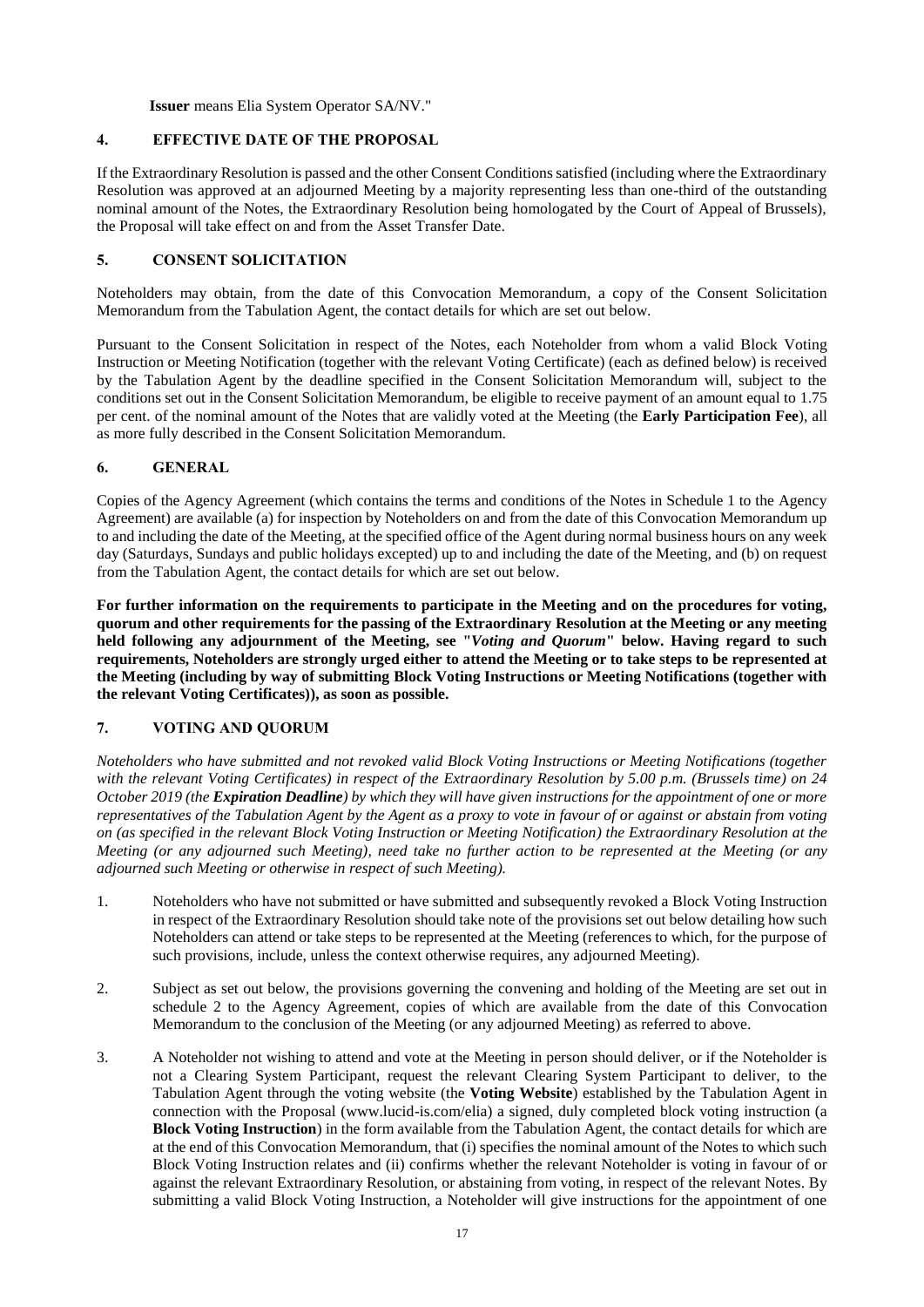or more representatives of the Tabulation Agent by the Agent as proxy of that Noteholder to abstain from voting or vote in the manner specified or identified in their Block Voting Instruction in respect of the Extraordinary Resolution at the Meeting and at any adjourned such Meeting. If a Block Voting Instruction does not provide valid instructions for the appointment of one or more representatives of the Tabulation Agent by the Agent as a proxy to vote in favour of or against or to abstain from voting on the Extraordinary Resolution, it shall be deemed to be an instruction for the appointment of one or more representatives of the Tabulation Agent by the Agent as a proxy to vote in favour the Extraordinary Resolution.

4. A Noteholder that does wish to attend and vote at the Meeting in person should deliver to the Tabulation Agent through the Voting Website [\(www.lucid-is.com/elia\)](http://www.lucid-is.com/elia), a signed, duly completed meeting notification (a **Meeting Notification**) in the form available from the Tabulation Agent together with the relevant Voting Certificate so that they are received by the Tabulation Agent by the Expiration Deadline.

*A Noteholder (or representative on behalf of such Noteholder) wishing to attend and vote at the Meeting in person must produce at such Meeting satisfactory evidence of identity (for example, an identity card or passport).*

- 5. On submitting any such Block Voting Instruction or Meeting Notification (together with the relevant Voting Certificate), a Noteholder is deemed to agree, acknowledge, represent, warrant and undertake that it holds, and that it will hold (until the earlier of (i) the date on which its Block Voting Instruction or Meeting Notification (together with the relevant Voting Certificate) is validly revoked (including their automatic revocation on the termination of the Consent Solicitation in respect of the Notes) and (ii) the conclusion of the Meeting) the relevant Notes which are the subject of such voting instruction.
- 6. The quorum required at the initial Meeting is one or more persons present being Noteholders, proxies or representatives and holding or representing in aggregate not less than three-quarters of the aggregate nominal amount of the Notes for the time being outstanding. If a quorum is not present within 15 minutes from the time initially fixed for the Meeting, such Meeting will be adjourned for a period being not less than 14 days nor more than 42 days and at a place appointed by the Chairman and the Extraordinary Resolution will be considered at the adjourned Meeting. The quorum at the adjourned Meeting will be one or more one or more persons present being Noteholders, proxies or representatives and holding or representing in aggregate not less than one-quarter of the aggregate nominal amount of the Notes for the time being outstanding. The holding of any adjourned Meeting will be subject to the Issuer giving at least 15 days' notice that the adjourned Meeting is to be held.
- 7. Every question submitted to the Meeting shall be decided in the first instance by a show of hands.

Unless a poll is (before or at the time that the result is declared) validly demanded by the Chairman, the Issuer or one or more persons present representing 2 per cent. of the aggregate nominal amount of the Notes for the time being outstanding, a declaration by the Chairman that a resolution has or has not passed shall be conclusive evidence of the fact without proof of the number or proportion of the votes cast in favour of or against it.

At the Meeting on a show of hands or on a poll every person who is so present shall have one vote in respect of each  $\epsilon$ 100,000 in nominal amount of the outstanding Notes so represented by the Voting Certificate or in respect of which that person is a proxy or representative.

- 8. To be passed at the Meeting, the Extraordinary Resolution requires a majority in favour consisting of not less than three-quarters of the votes cast. In addition, in the case of an adjourned Meeting, the Extraordinary Resolution will have to be homologated by the Court of Appeal of Brussels in accordance with the procedure set out in article 574 of the Belgian Company Code if the Extraordinary Resolution is taken by a majority representing less than one-third of the aggregate nominal amount of the outstanding Notes. If passed (and, if applicable, homologated by the Court of Appeal of Brussels), the Extraordinary Resolution will be binding on all Notes, whether or not present at the Meeting and whether or not voting.
- 9. Noteholders should note that (unless validly revoked) given voting instructions and Voting Certificates obtained in respect of the Meeting shall remain valid for any adjourned such Meeting.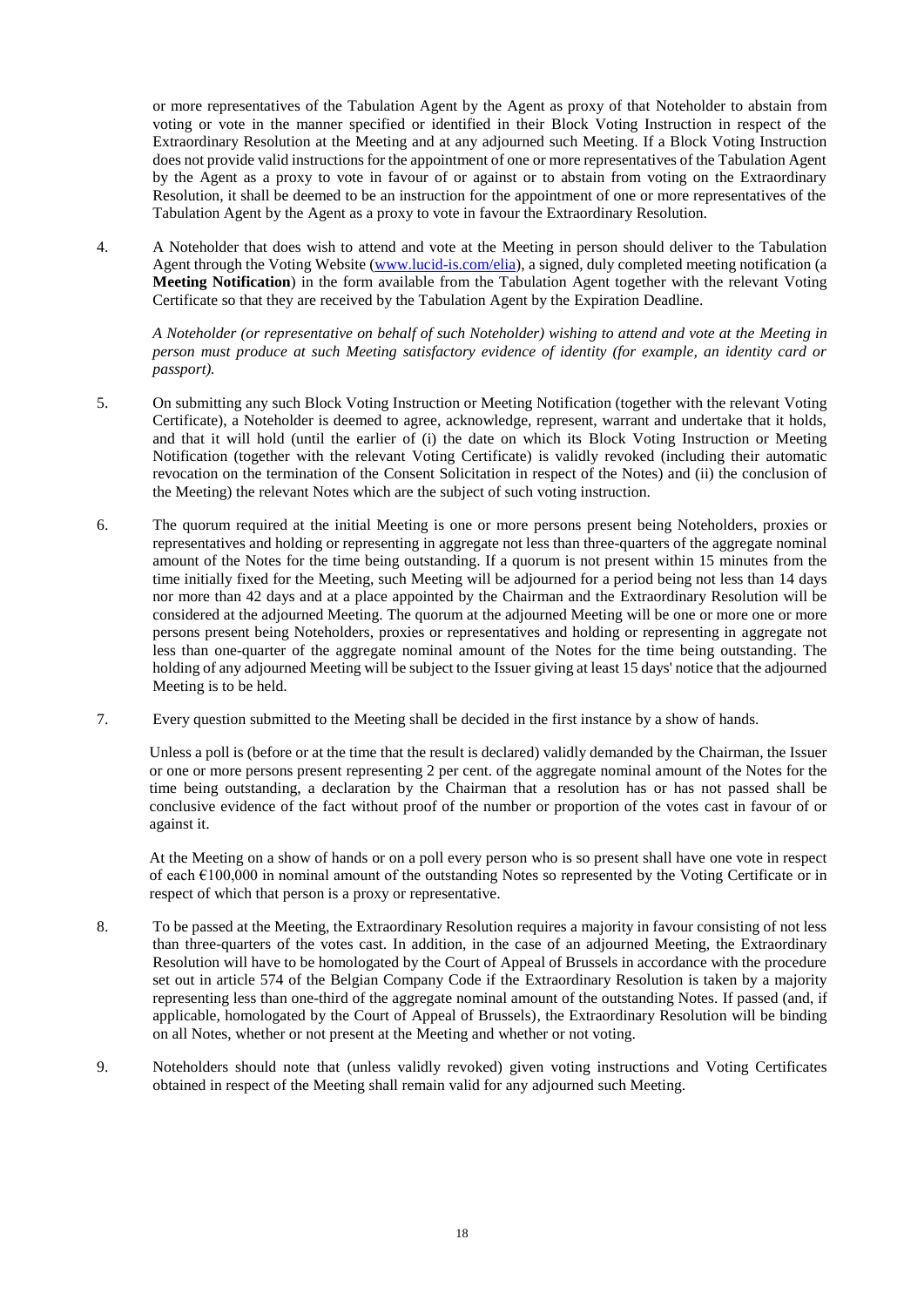10. For the purposes of this Convocation Memorandum:

**Agency Agreement** means the agency agreement dated 30 August 2018 in respect of the Notes and made between the Issuer and the Agent;

**Agent** means BNP Paribas Securities Services SCA, Brussels Branch;

**Business Day** means a day, other than a Saturday or a Sunday, on which banks generally are open for business in Brussels;

**Clearing System** means the clearing system operated by the National Bank of Belgium or any successor thereto;

**Clearing System Participant** means each person who is shown in the records of the Clearing System as a holder of Notes;

**Issuer Substitution Date** has the same meaning as Asset Transfer Date;

**Noteholder** or **holder of Notes**, unless the context otherwise requires, includes (a) each Clearing System Participant and (b) each person who is shown as a holder of the relevant Notes in the records of (x) a Clearing System Participant or (y) a Recognised Accountholder, in each case (a) or (b) insofar as that person is acting for its own account;

**Recognised Accountholder** means each person who is shown as a holder of the Notes in the records of (x) a Clearing System Participant or (y) a recognised accountholder (*teneur de compte agréé/erkende rekeninghouder*) (within the meaning of article 468 of the Belgian Company Code), insofar as that person is acting for its own account;

**S&P** means S&P Global Ratings Europe Limited;

**Tabulation Agent** means Lucid Issuer Services Limited; and

**Voting Certificate** means the voting certificate issued by a Recognised Accountholder or the Clearing System certifying that the Notes in respect of which a Meeting Notification is given, will be blocked until the later of (i) the conclusion of the relevant Meeting and any related adjourned Meeting or (ii) the earlier surrender of such certificate to such Recognised Accountholder or the Clearing System, as applicable.

This Convocation Memorandum is issued by Elia System Operator SA/NV.

Noteholders should contact the following for further information:

#### *Solicitation Agents*

BNP Paribas (Telephone: +44 20 7595 8668 / Email: [liability.management@bnpparibas.com](mailto:liability.management@bnpparibas.com) / Attention: Liability Management)

Citigroup Global Markets Limited (Telephone: +44 20 7986 8969 / Email: [liabilitymanagement.europe@citi.com](mailto:liabilitymanagement.europe@citi.com) / Attention: Liability Management Group)

J.P. Morgan Securities plc (Telephone: +44 20 7134 2468 / Email: [EMEA\\_LM@jpmorgan.com](mailto:EMEA_LM@jpmorgan.com) / Attention: Liability Management Group)

NatWest Markets Plc (Telephone: +44 20 7678 5282 / Email: [liabilitymanagement@natwestmarkets.com](mailto:liabilitymanagement@natwestmarkets.com) / Attention: Liability Management)

#### *Tabulation Agent*

Lucid Issuer Services Limited (Telephone: +44 20 7704 0880 / Fax: + 44 20 3004 1590 / Email: elia@lucid-is.com / Attention: Thomas Choquet / Voting Website: [www.lucid-is.com/elia\)](http://www.lucid-is.com/elia)

# *The Agent*

BNP Paribas Securities Services SCA, Brussels Branch